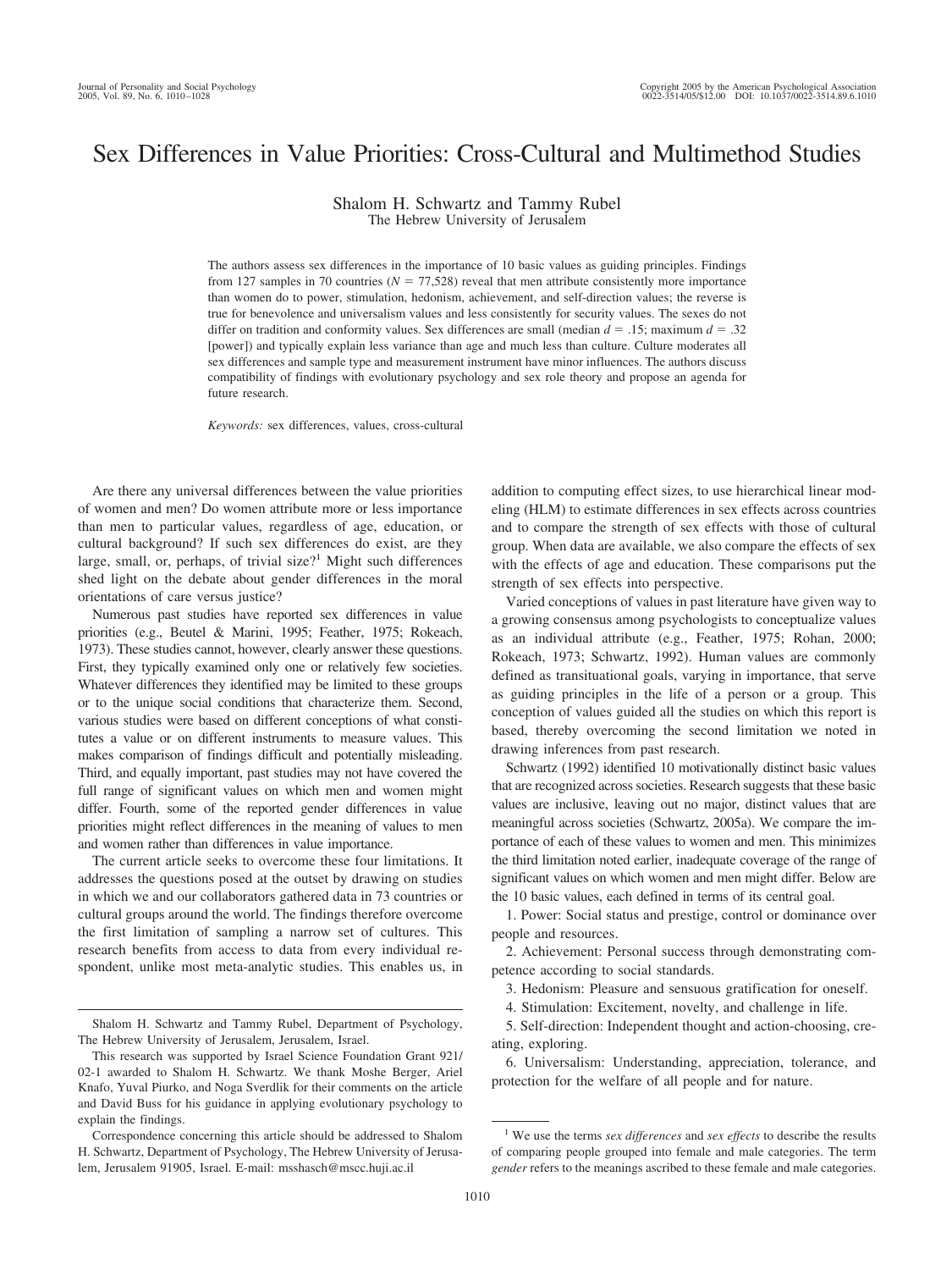7. Benevolence: Preservation and enhancement of the welfare of people with whom one is in frequent personal contact.

8. Tradition: Respect, commitment, and acceptance of the customs and ideas that traditional culture or religion provide the self.

9. Conformity: Restraint of actions, inclinations, and impulses likely to upset or harm others and violate social expectations or norms.

10. Security: Safety, harmony, and stability of society, of relationships, and of self.

The social and psychological conflict and congruity people experience when pursuing values give rise to a particular structure of relations among the 10 values (Schwartz, 1992, 2005a). Figure 1 presents a circular structure that portrays the total set of relations. Conflicting values are in opposing directions from the center; congruent values are adjacent to one another in the circle. The values can be viewed as organized along two bipolar dimensions shown in the figure: (a) self-enhancement values (power, achievement) that encourage and legitimize pursuit of one's own interests oppose self-transcendence values (universalism, benevolence) that emphasize concern for the welfare of others and (b) openness values (self-direction, stimulation) that welcome change and encourage pursuit of new ideas and experience oppose conservation values (security, tradition, conformity) that emphasize maintaining the status quo and avoiding threat. Hedonism values share elements of openness and self-enhancement.

Research in over 70 cultural groups has validated the motivationally distinct content of these 10 values and the relations of conflict and compatibility among them (Schwartz, 1992, 2005a, 2005b; Schwartz & Boehnke, 2004). On the basis of this conception of values, Schwartz developed three instruments to measure individual differences in value priorities to assess the robustness of his theory and to accommodate varied populations (Schwartz, 1992, 2003, 2005a, 2005b; Schwartz, Melech, Lehmann, Burgess, & Harris, 2001). Each instrument successfully identified the 10 basic values and the structure of their interrelations in numerous societies. The current examination of possible sex differences in value priorities draws on data gathered with each instrument. This permits assessment of whether observed sex differences are general or depend on the instrument used to measure them. Self-reported values, measured with these instruments, are not mere lip service. They have predicted more than 15 different behaviors (e.g., voting, delinquency, cooperation, competition, con-



*Figure 1.* Structure of relations among motivationally distinct values. studies should contact Shalom H. Schwartz.

sumer purchasing, environmental, religious) in 20 countries (summarized in the following studies: Bardi & Schwartz, 2003; Schwartz, 2005a; Schwartz & Bardi, 2001).

The fourth limitation noted earlier is the possibility that measured sex differences in values may reflect differences in value meaning rather than importance. Preparation of language versions in this study used iterated back-translations to capture nuances, usually with two or more independent translators. The empirical analyses we report below suggest that women and men construed the meanings of the 10 values and of the items used to index them in quite similar ways. Hence, differences in value meanings are unlikely to constitute an important source of sex differences in value priorities that we observed.

We first briefly review findings of past research on sex differences in value priorities. Next, we present the current research as four studies distinguished by instrument used and/or type of sample. We then examine instrument and sample effects. Finally, we integrate the findings of all four studies to draw general conclusions and discuss their implications for theories of gender difference. In Study 1, we draw on data from representative samples from 19 European countries plus Israel using a short version of the Portrait Values Questionnaire (PVQ; Schwartz et al., 2001). Study 2 uses data from adult samples in seven countries that responded to the full PVQ. Study 3 examines data from adult samples from a culturally more diverse set of 15 countries who responded to the Schwartz Value Survey (SVS). Study 4 includes the most culturally diverse set of samples— university students from 70 countries or cultural groups who completed the SVS.<sup>2,3</sup>

<sup>2</sup> We thank the following people who gathered the data analyzed in Studies 2, 3, and 4 in an international project organized by Shalom H. Schwartz: Charity Akotia, Hasan Bacanli, Krassimira Baytchinska, Gabriel Bianchi, Marim Bilalic, Wolfgang Bilsky, Klaus Boehnke, Engelina Bonang, Michael Bond, Bartolo Campos, Gian Vittorio Caprara, M. Martina Casullo, Patrick Chiroro, Renee Mayorga Chavez, Jose Luis Cossio, Szymon Czaplinski, Äke Daun, Kenneth Dion, Karen Dion, Igor Dubov, J.-B. Dupont, Tahani Edris, Norman Feather, Johnny Fontaine, Kathy Frost, Adrian Furnham, Wei-Zhi Gang, Francis Gendre, James Georgas, Rosalba Giacopino, Robin Goodwin, Hector Grad, Andreas Gronningsaeter, Aydan Gulerce, Hidekazu Hakoi, Beatrice Hammer, Gyu-seog Han, Andreas Hinz, Judy Howard, Sipke Huismans, Sumiko Iwao, Maria Jarymowicz, Jordana Jovanovic, David Karp, Uichol Kim, Goran Knezevic, Jenny Kurman, Alexandre Kurc, Dan Landes, Nadezhda Lebedeva, Alexey Levinson, Mei-Chi Li, Peter Majanen, Eva Mautner, Isabel Menezes, Paulo Mercado, Gerold Mikula, Kay Mitchell, Kyrre Moen, Leo Montada, Melanie Moore, Mesfin Samuel Mulato, John Munene, Regmi Murari, Kathleen Myambo, George Nidharadze, Toomas Niit, Sola Olowu, Michalis Papadopoulos, Darja Piciga, Martti Pouhiniemi, Deepa Punetha, Joseph Puyat, Mark Radford, Sonia Roccas, Maria Ros, Viera Rozova, Jose Saiz, Jose Miguel Salazar, Aliou Sall, Evelyn Scannell, Manfred Schmitt, Loraine Scholtz, Shalom Schwartz, Renuka Sethi, Carlos Sousa, Dario Spini, Jan Srnec, Star Soh, Silvia Susnijc, Leonid Smirnov, B. James Starr, Osamu Takagi, Alvaro Tamayo, Giancarlo Tanucci, Ilina Todorova, Harry Triandis, Shripati Uphadhyaya, Zsuzsa Vajda, Erika van der Watern, Markku Verkasalo, Monique Wach, Colleen Ward, Marie Wissing, Roderick Fulata Zimba, and two anonymous others whose names we are not free to reveal.

<sup>3</sup> Researchers interested in the overlap of the current data with previous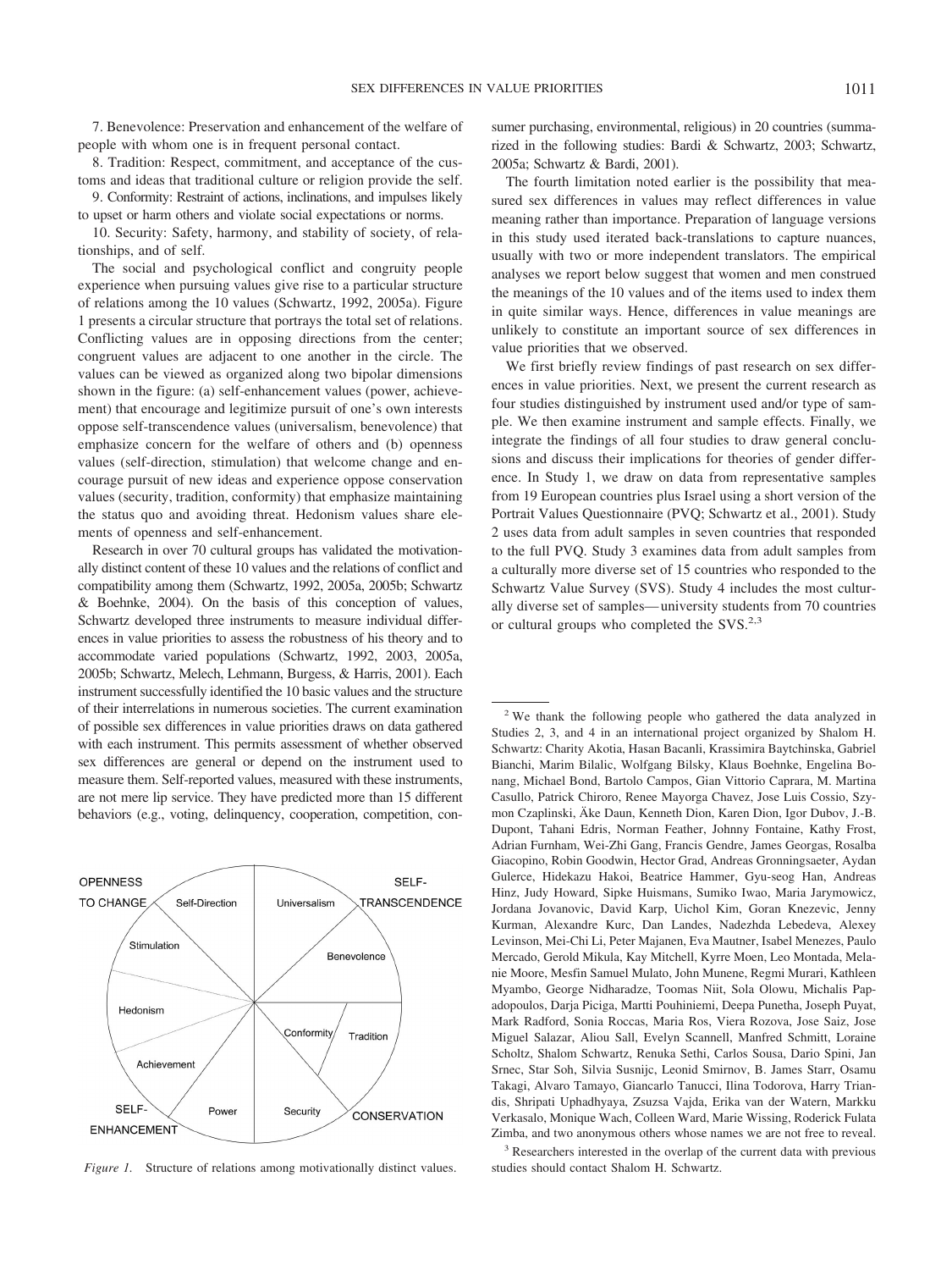# Past Empirical Research

Previous studies have yielded mixed results. The sex differences observed most often are that men tend to emphasize selfenhancement values more than women do and women tend to emphasize self-transcendence values more than men do. Some link such findings to the roughly parallel agentic/instrumental versus communal/expressive distinction suggested by Bakan (1966) and Parsons and Bales (1955). There is also a weaker trend for men to attribute more importance to openness and women to conservation values.

Several American studies used the Rokeach Value Survey (RVS, an ipsative instrument) to measure the importance of 36 value items (Di Dio, Saragovi, Koestner, & Aube, 1996; Rokeach, 1973; Ryker, 1992). Men tended to rank value items we classify as achievement, self-direction, hedonism, and stimulation (e.g., social recognition, freedom, a comfortable life, and an exciting life) higher in importance than women did. Women tended to rank items we classify as benevolence, universalism, and tradition (e.g., true friendship, equality, salvation) higher than men did. Using the RVS in Australia, Feather (1984, 1987) found sex differences mainly compatible with the self-enhancement versus selftranscendence dimension (e.g., men higher on pleasure, exciting life; women higher on loving and forgiving). Bond (1988) reported cross-culturally robust sex differences with the RVS across nine East Asian countries that he interpreted as consistent with the agency– communion distinction (e.g., men higher on success; women higher on security). However, Bond's survey of Confucian values uncovered no consistent sex differences in 21 countries.

Other studies reported findings with versions of the SVS, ipsatizing importance scores within person. In Israel and Turkey, adults exhibited no sex differences on any of the 10 values (Aygun, & Imamoglu, 2002; Prince-Gibson & Schwartz, 1998). However, other studies yielded quite different results. Hinz, Albani, Gießler, and Brähler (2002) found sex differences on all 10 values in a representative German sample. Women rated self-transcendence and conservation values higher, and men rated self-enhancement and openness values higher. Spanish women also rated selftranscendence values higher and self-enhancement values lower than men did (Grad Fuchsel, 1999). In student samples, Australian women rated achievement and benevolence values higher and power values lower than men did (Feather, 2004). American and British women assigned greater importance than men to achievement, self-transcendence, and conservation values (Ryckman & Houston, 2003). The difference for achievement values in these two studies contradicts the usual pattern.

American studies of the absolute importance of work values linked to benevolence and achievement were also inconsistent. Several revealed no sex differences among people with similar jobs (Major, 1987; Major, McFarlin, & Gagnon, 1984; McCarrey et al., 1989). Others reported differences in social (e.g., helping, friendship; women higher) and/or extrinsic (e.g., advancement, status; men higher) job values (Bridges, 1989; Fiorentine, 1988; Johnson, 2001). A study of adolescents' values reported sex differences consistent with the agentic/instrumental versus communal/expressive distinction (Beutel & Marini, 1995).

In sum, the empirical research on sex differences in value priorities reveals a trend for women to emphasize benevolence values more than men. This difference is compatible with the view that women use a care orientation more than men (Gilligan, 1982). However, the findings give no sense of how strong this preference may be, and they do not shed light on differences in the justice orientation. The values most expressive of a justice orientation are universalism and self-direction, values on which sex differences in past research are unclear. The research suggests that men tend to emphasize achievement values more than women do, though this effect reversed sometimes. Differences on other values were even more inconsistent. Several factors that distinguish different studies may help explain inconsistencies.

First, many studies that failed to find sex differences had relatively small samples  $(n < 200)$ . Studies with small samples require large differences to attain statistical significance. Nonetheless, few (if any) sex differences were observed even in some large studies.

Second, sex differences may be less pronounced in homogeneous than in heterogeneous samples (Feather, 1987). Most past research studied homogeneous samples and may therefore have underestimated or missed sex differences present in general populations. We studied samples that differ considerably in homogeneity, allowing us to evaluate this possibility.

Third, student samples may underestimate sex differences. This is because college life exposes male and female students to more similar expectations and behavior opportunities than later life roles do and selection increases intellectual and socioeconomic, homogeneity. By comparing findings in student and adult samples, we also address this possibility.

Fourth, studies differed both in the instruments used to measure value priorities and in the specific values they examined. There may be stable differences in some types of values but not in others. By investigating a broad range of values that presumably encompasses the major types of value content, we should be able to uncover the types of values in which sex differences do and do not exist. By measuring this content with more than one instrument, we can also establish which, if any, differences are robust to variation in instrument.

Finally, the nature and strength of sex differences in value priorities may have depended on the cultural groups studied. Studies in English-speaking countries have predominated, and many areas of the world are not represented. This makes it impossible to assess the extent to which any sex differences approach universality or show significant and systematic variation of direction or strength across cultures. The large and diverse set of cultures we investigate allows us to address these questions. We identify whether there is significant cross-cultural variation in the effect of sex on the importance of particular values.

The literature may overestimate sex differences in values because of the presumed preference for publishing studies that reject the null hypothesis in the gender domain (Kupfersmid, 1988). This bias should not prejudice the current report. The data we use were not gathered for the purpose of examining sex differences. Rather, the major aims were to assess the cross-cultural validity of the values theory and to relate value priorities to attitudes, behaviors, background, and personality. With the exception of two samples, this is the first use of these data to examine sex differences in value priorities.

### Study 1

#### *Samples and Procedure*

Strict probability samples, representative of the population 15 years and older in each of 19 countries, participated in the European Social Survey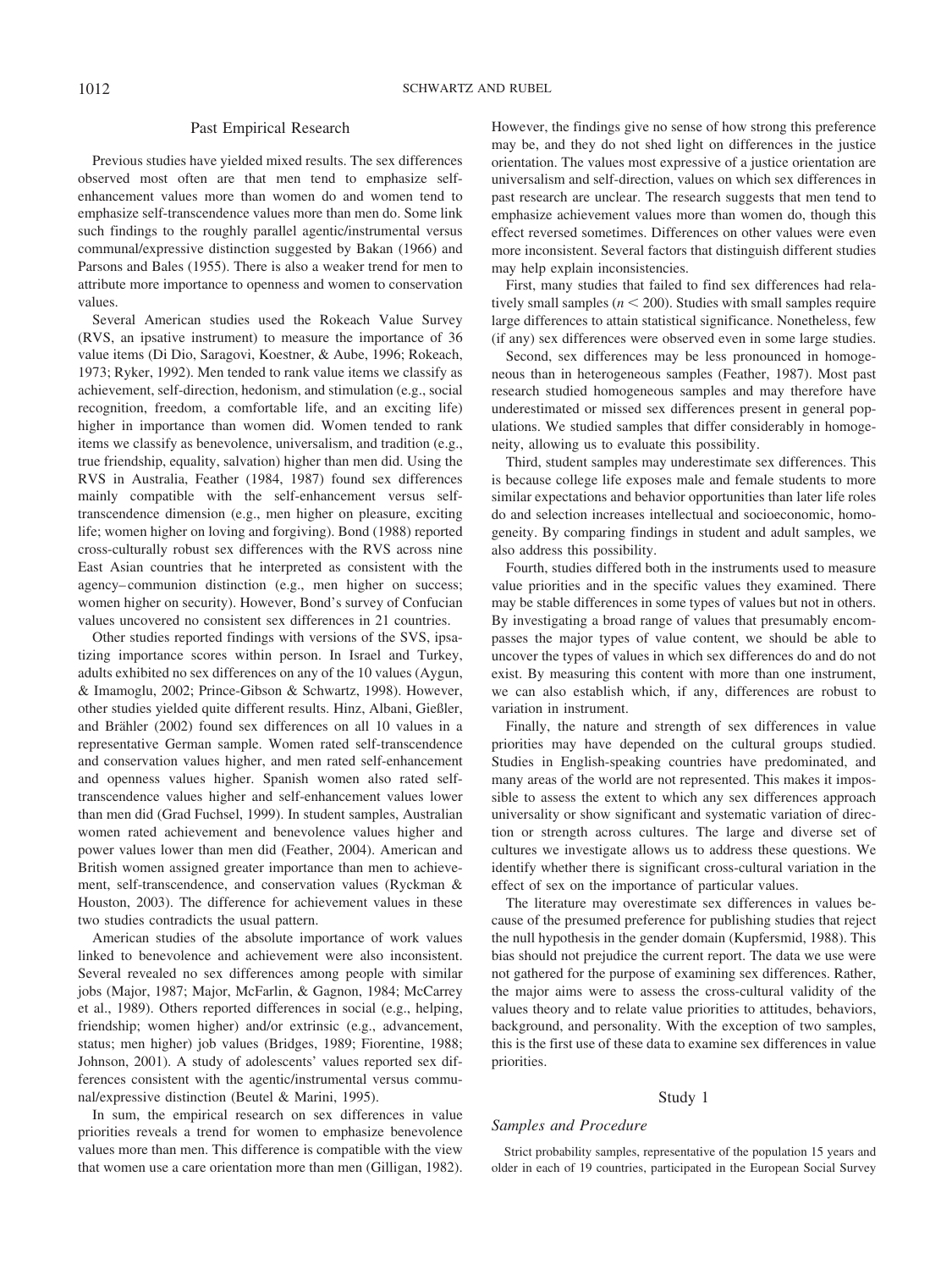(ESS) carried out in the years 2002–2003. The countries included the following: Austria, Belgium, Czech Republic, Denmark, Finland, Germany, Great Britain, Greece, Hungary, Ireland, Israel, Netherlands, Norway, Poland, Portugal, Slovenia, Spain, Sweden, and Switzerland. Appendix A lists the number of men and women in each sample. The data were taken from the Web site http://ess.nsd.uib.no and cleaned as reported below. The value survey was administered following a face-to-face interview on a wide variety of topics for approximately 1 hr. Some 65% of respondents completed the survey as part of the interview, whereas the remainder completed it in written form (total included  $N = 33,866$ ).

#### *Instrument*

Participants completed a short version of the PVQ (Schwartz, 2005b; Schwartz et al., 2001) specially designed for the ESS.<sup>4</sup> This version includes verbal portraits of 21 different people, gender matched with the respondent. Each portrait describes a person's goals, aspirations, or wishes that point implicitly to the importance of a value. For example: "Thinking up new ideas and being creative is important to her. She likes to do things in her own original way" describes a person for whom self-direction values are important. "It is important to him to be rich. He wants to have a lot of money and expensive things" describes a person who cherishes power values. Respondents' own values are inferred from their self-reported similarity to people described implicitly in terms of particular values.

Regarding each portrait, respondents answer the following question: "How much like you is this person?" Six labeled responses range from 1 (*not like me at all*) to 6 (*very much like me*). The score for the importance of each value is the mean response to the items that measure it. Two portraits operationalize each value, with three for universalism because of its very broad content. To eliminate individual differences in use of the response scale, we centered each person's responses on his or her own mean. Such ipsatizing converts absolute value scores into scores that indicate the relative importance of each value in the value system, that is, the individual's value priorities (Schwartz, 1992, 2003). Ipsatizing is desirable for value scores because values influence cognition, emotion, and behavior through a trade-off among multiple values that are simultaneously relevant to action (Schwartz, 1996; Tetlock, 1986). In his discussion of standardization in cross-cultural research, Fischer (2004) recognizes the legitimacy of ipsatizing value scores from the Schwartz value theory instruments.

In this and the subsequent studies, we included respondents in the analyses if they met two criteria: (a) Their responses exhibited some minimal discrimination among values—they used the same point on the response scale for no more than 80% of the items used in the indexes; (b) they skipped fewer than 30% of these items. These criteria, recommended in Schwartz's (1992, 2003) studies, are commonly used and strengthen associations when studying relations of value priorities to behavior and attitudes (e.g., Bardi & Schwartz, 2003; Schwartz, in press). The first criterion led to dropping 2.3% of respondents and the second criterion to dropping  $0.6\%$  in the ESS.<sup>5</sup> Any remaining missing data were deleted in a pairwise manner.<sup>6</sup>

Alpha reliabilities of the 10 values averaged .59, ranging from .39 for tradition to .79 for hedonism. These reliabilities are low because each is based on only two items (universalism is based on three items) that must cover conceptually broad constructs. Nonetheless, predicted relations of these value scores with such variables as political orientations, attitudes toward immigration, and social involvement data support their validity (Schwartz, in press).

Two methods assessed whether men and women in each country construed the value items in the same way. First, we carried out multidimensional scaling (MDS) analyses (Borg & Groenen, 1997; Guttman, 1968) of the relations among the items. Separate projections for men and for women revealed virtually identical spatial representations of the items.

Next, we ran a multigroup confirmatory factor analysis (CFA). We first constrained configural invariance for factors (values) across women and men, then metric and then scalar invariance for items. This analysis produced a nonpositive definite covariance matrix because two pairs of adjacent values were extremely highly correlated. Combining achievement with power and tradition with conformity to form eight factors overcame this problem. The fit indices for configural and metric invariance were satisfactory (comparative fit index  $[CFI] = .90$ , adjusted goodness-of-fit index  $[AGFI] = .94$ , root-mean-square residual  $[RMR] = .07$ , root-meansquare error of approximation  $[RMSEA] = .037$ , confidence interval  $[CI]$  $= .037-038$ , *p* of close fit [PCLOSE]  $= 1.0$ ). Thus, women and men attributed similar meanings to the value items (Vandenberg & Lance, 2000). When we constrained scalar invariance, chi-square deteriorated significantly,  $\Delta \chi^2(19) = 3313$ ,  $p < .001$ , but CFI did not change. Change in chi-square is highly sensitive with large sample sizes and complex models. The other indices suggested that scalar invariance might be accepted (CFI = .88, RMSEA = .04, CI = .039 –.040, PCLOSE =  $1.0$ ).<sup>7</sup>

# *Analyses*

Within each country, we computed the effect size for sex for each of the 10 values (Cohen's *d*; Cohen, 1988). To hold constant the effects of age and education on value priorities when estimating sex effects, we entered each person's age and years of formal education as covariates in the multivariate analysis of variance from which we derived the means for men and women. Appendix A lists the effect sizes for sex for each value in each country and indicates which ones are statistically significant.

To obtain estimates of the variation in sex effects on each value across countries, we used HLM5 (Bryk & Raudenbush, 2002). HLM analyses also provided information that enabled us to put the size of sex effects in perspective. These analyses yielded comparable, cross-nation estimates of the variance in each value explained by age, education, and country, as well as by sex. HLM provides more accurate estimates of these effects because it controls the differential reliability of the within-nation relationships due to differences in sample size while estimating regression coefficients.

#### *Results*

Table 1 reports results of the analyses across the 19 countries. Row 1 shows that women rated benevolence, universalism, secu-

<sup>5</sup> Analyses that include all respondents to the ESS yield slightly larger sex differences, on average (.01), than those reported below. These variations have no effect on any substantive conclusions. We cannot estimate the percentage dropped in Studies 2, 3, and 4 because most samples in those studies were cleaned according to these criteria before we received them. In 14 samples that had not been cleaned, the percentage dropped was lower than in the ESS data.

 $6$  When 5% or fewer cases are missing, pairwise deletion handles missing data adequately and is better than listwise deletion or mean substitution (Schafer & Graham, 2002). The percentage missing is as follows: Study1— 0.6%, Study 2— 0.3%, Study 3—2.0%, and Study 4—2.6%.

<sup>7</sup> Scalar invariance ensures that any systematic response bias is the same in both groups. We thank Eldad Davidov for computing this CFA. Assessing equivalence with CFA across many cultures for a model as complex as 10 factors and 21 indicators (40 in Study 2, and 45 in Studies 3 and 4) is more problematic. Tests of such complex models across as many groups as in the current studies have yet to be published. We attempted to test equivalence across the 19 countries in Study 1 plus France (Davidov, Schmidt, & Schwartz, 2005). This required reducing the model to seven distinct values to overcome a nonpositive definite covariance matrix by combining three pairs of adjacent values. This test supported configural and metric equivalence across cultures ( $RMR = .08$ , normed fit index  $[NFI] = .89$ , CFI = .91, RMSEA = .01, PCLOSE = 1.0).

<sup>4</sup> Schwartz (2003) described the rationale, development, reliability (internal and test–retest), and validity (convergent, discriminant, and construct) of this short version of the PVQ.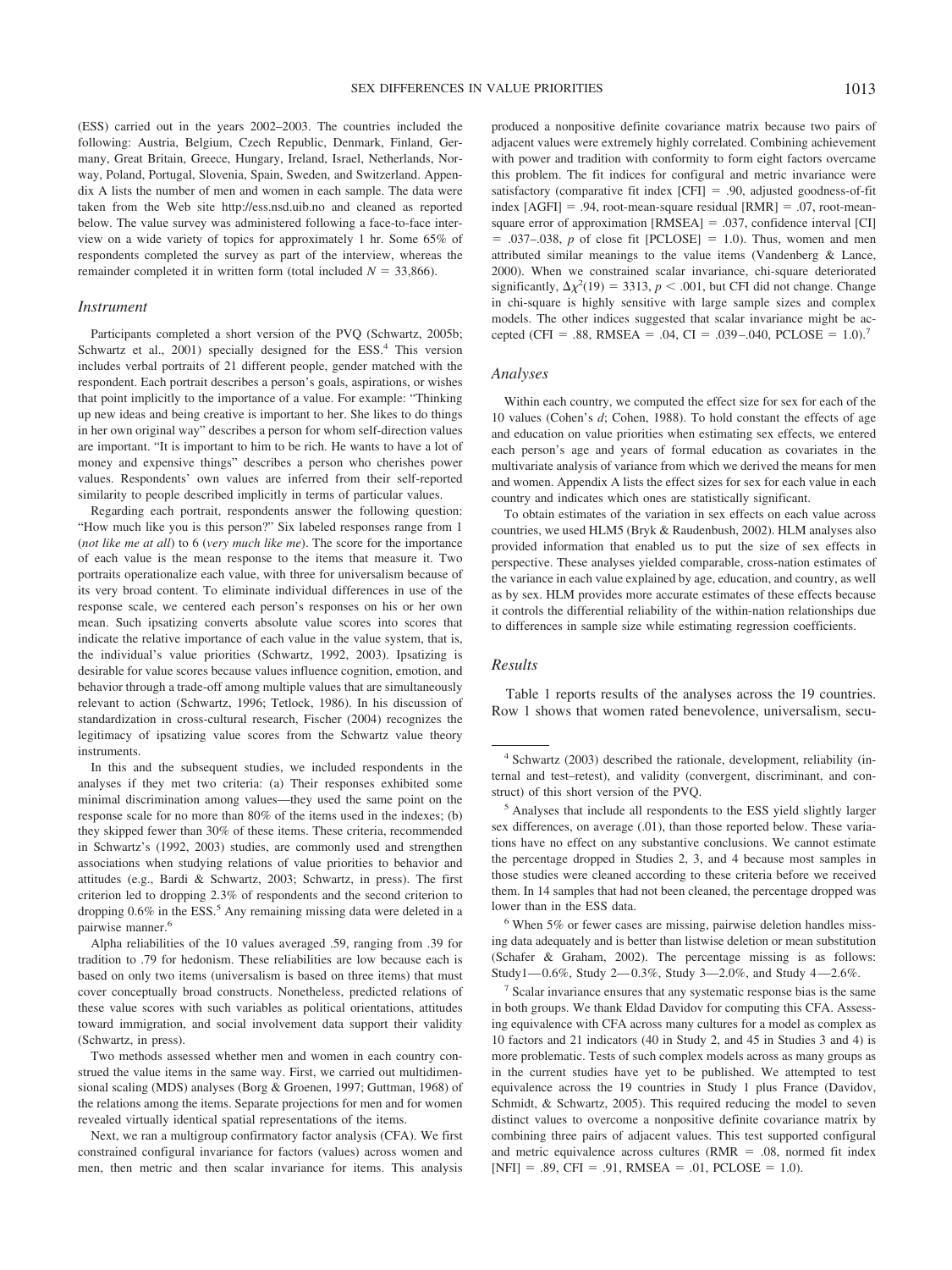#### 1014 SCHWARTZ AND RUBEL

Table 1

| Variable                                                | BE    | UN    | <b>SD</b> | <b>ST</b> | HE     | AC     | PO     | <b>SE</b> | $_{\rm CO}$ | TR   |
|---------------------------------------------------------|-------|-------|-----------|-----------|--------|--------|--------|-----------|-------------|------|
| No. of samples in which the<br>value is more important: |       |       |           |           |        |        |        |           |             |      |
| women/men                                               | 19/0  | 19/0  | 1/18      | 1/18      | 3/16   | 0/19   | 1/18   | 19/0      | 9/10        | 19/0 |
| Mean effect size                                        | .36   | .25   | $-.09$    | $-.14$    | $-.11$ | $-.24$ | $-.29$ | .20       | .01         | .15  |
| % variance due to sex                                   | 3.17  | 1.56  | 0.27      | 0.56      | 0.36   | 1.30   | 2.00   | 0.93      | 0.01        | 0.64 |
| % variance due to age                                   | 1.30  | 2.96  | 0.05      | 11.34     | 9.30   | 5.47   | 0.87   | 4.40      | 7.86        | 7.99 |
| % variance due to education                             | 0.23  | 1.00  | 2.66      | 0.23      | 0.64   | 0.07   | 0.00   | 1.55      | 1.34        | 1.68 |
| % variance due to country                               | 5.76  | 3.00  | 3.96      | 2.71      | 10.35  | 5.96   | 2.37   | 9.10      | 7.42        | 4.19 |
| Chi-square variation of sex slope                       |       |       |           |           |        |        |        |           |             |      |
| across countries <sup>a</sup>                           | 93.49 | 87.83 | 48.46     | 52.53     | 125.38 | 84.1   | 141.03 | 42.21     | 71.63       | 44.7 |

*Study 1: Sources of Difference in Value Importance Across 19 Representative National Samples From the European Social Survey Using the PVQ Short Form*

*Note.* PVQ = Portrait Values Questionnaire;  $BE$  = benevolence;  $UN$  = universalism;  $SD$  = self-direction;  $ST$  = stimulation;  $HE$  = hedonism;  $AC$  = achievement;  $PO = power$ ;  $SE = security$ ;  $CO = \text{conformity}$ ;  $TR = \text{tradition}$ .  $(18) > 34.80, p < .01; \chi^2(18) > 42.32, p < .001.$ 

rity, and tradition values consistently higher than men did. Men, in turn, rated self-direction, stimulation, achievement, power, and hedonism values consistently higher. Only conformity values exhibited no clear trend.

Despite the consistent direction of the sex differences, however, their size was singularly unimpressive. Row 2 of the table reports the mean effect size (*d*) for each value across countries, weighted for sample size (equal weighting yields the same results). The *d* of .36 for benevolence, a quite modest effect by Cohen's rule of thumb, indicates an overlap between the distributions of women's and of men's ratings of benevolence values of about 75%. All other  $ds$  are  $\leq$  .30, indicating even greater overlap of distributions. These results do not depend on use of centered (ipsatized) values. Analyses of uncentered values show the same direction for 181 of 190  $ds$  (10 values  $\times$  19 countries), no significant  $d$  reverses direction, and 120 of the 134 significant *d*s are also significant with uncentered values.

Rows 3– 6 report the percentage of variance in value importance accounted for across countries by sex, age, education, and country, respectively. Sex accounts for slightly more than 3% of the variance in the importance of benevolence values, 2% in power values, and less than 2% in all of the other values. To put the effects of sex into perspective, compare them with the percentage of variance accounted for by age, education, and country. Across countries, age accounts for more variance than sex in 7 of 10 values, at least 4 times as much variance in 6 of these values. Education accounts for more variance than sex in half the values. Country accounts for more variance than sex in all 10 values.

Row 7 reports the chi-square value for variation in the regression slopes of sex across countries for each value. This indicates whether the size and direction of the sex effect on a value varies significantly across countries. The results indicate significant ( $p <$ .001) variation in sex effects across these 19 countries for every value. The greatest cross-national variation in sex effects is for power values, the least for security values. This parallels the variation in  $d$ s presented in Appendix A (power ranging from  $-.09$ to .55; security ranging from  $-.34$  to  $-.06$ ). We discuss the cross-national variation in sex effects in the conclusion section of this article.

To sum up: There is a consistent tendency for either men or women to attribute greater priority to 9 of the 10 values, all but conformity. However, sex differences are quite small. Most prominent are differences in the importance of benevolence values and power values. Sex explains about the same amount of variance in values as education and considerably less than age and country.

Study 1 has both strengths and limitations for determining the reliability and generality of sex effects. Its strengths include the large, strict probability samples to represent country populations well, the high quality of data gathering, and the control of individuals' age and education in assessing sex effects. Its limitations include low internal reliabilities of value measurement due to using a shortened version of the PVQ instrument to measure values and relatively restricted cultural variability of the countries studied—four from East–Central Europe, 14 from West Europe, and Israel. Study 2 includes a somewhat more culturally heterogeneous set of samples that completed the full PVQ to measure values.

# Study 2

#### *Samples and Procedure*

Adults in seven countries completed a written value survey during the years 2001–2003, in studies relating values to attitudes or behavior. French and German samples represented national populations, samples from Italy (Rome) and Argentina (Buenos Aires) roughly represented their regions, whereas those from Israel (Haifa), Poland (Krakow), and the Seychelles were convenience samples. Appendix B lists the numbers in each sample  $(total N = 7,045).$ 

#### *Instrument*

Participants completed the full 40-item PVQ. The format and scoring of the full PVQ is the same as described for the short version in Study 1. The number of portraits to measure each value in the full PVQ reflects the breadth of its content: six for universalism; five for security; four each for tradition, benevolence, self-direction, and achievement; three each for stimulation, hedonism, and power. Alpha reliabilities of the 10 values averaged .67, ranging from .55 for tradition to .79 for achievement. Data were prepared as in Study 1 (see Footnotes 4 and 5).

To assess meaning equivalence, we conducted separate MDS analyses (Borg & Groenen, 1997; Guttman, 1968) of the value items for men and for women in the French, German, and Italian samples. These revealed virtually identical spatial representations of the items, suggesting that both sexes attribute similar meanings to each. The other samples were too small to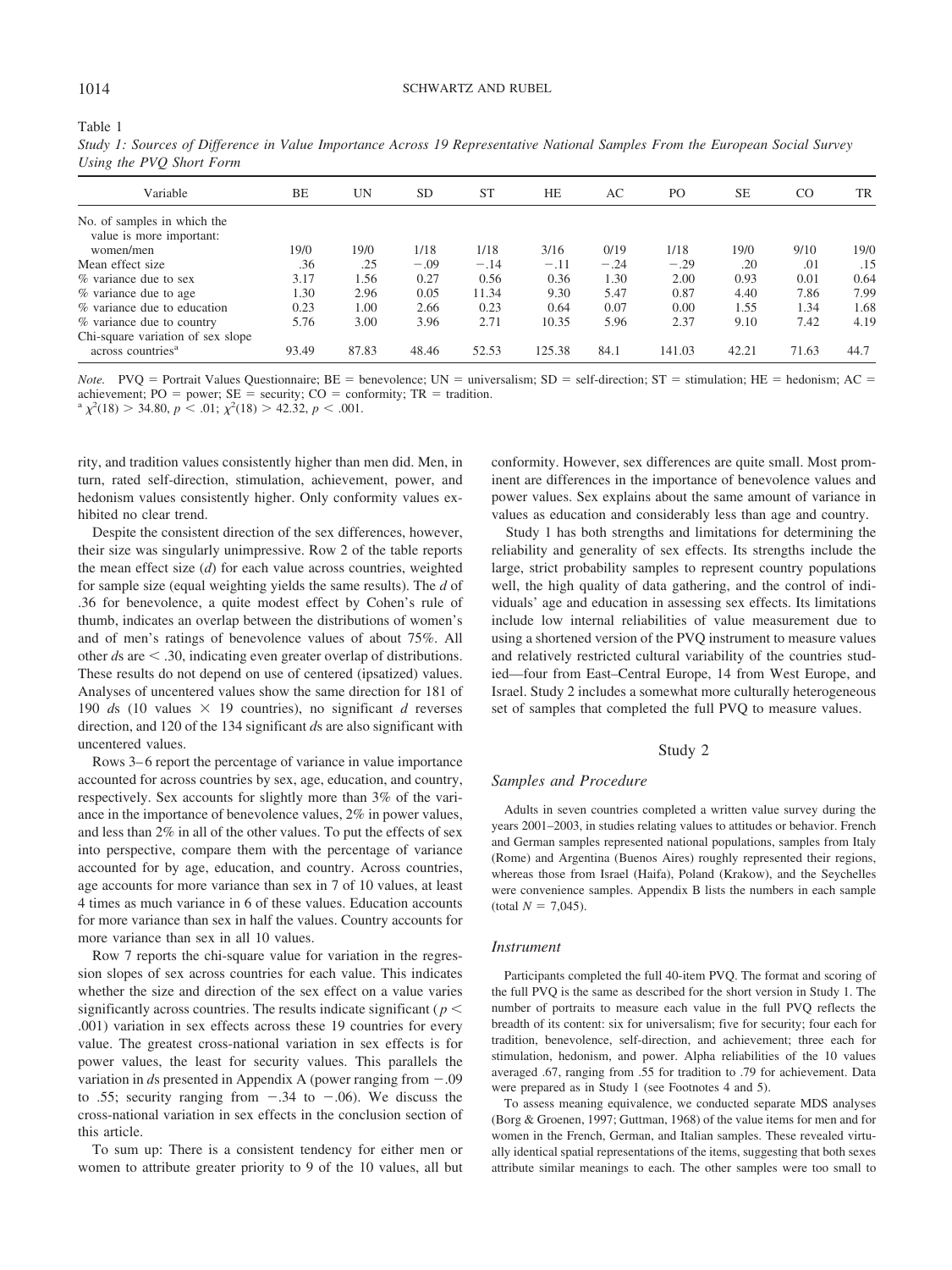analyze, but MDS analyses on Israeli and Polish student samples indicated no sex differences in value meaning in those countries. The CFAs of male and female data sets in Study 1 and those described in Footnote 7 were also supportive.

#### *Analyses*

Analyses were the same as in Study 1 except that data on years of education were not available for these samples. Hence, only age was held constant in estimating sex effects. Appendix B lists the effect sizes for sex in each country and their statistical significance.

# *Results*

Table 2 reports results of the analyses across the seven countries. Row 1 shows that women gave consistently higher priority to benevolence, universalism, and security values than men did. Men in every sample gave higher priority to stimulation and power values than women did. There were weak trends for conformity (women higher) and for self-direction and achievement (men higher).

As in Study 1, however, even the largest differences are unimpressive. As row 2 shows, the mean effect sizes (*d*) for benevolence and power were both /.33/, indicating an overlap of sex distributions of about 78%. All other effect sizes were less than /.22/. Given that only large effects would be significant in the small samples in this study, we also counted the number of effect sizes greater than or equal to .25 in the direction of the mean effect size (see Appendix B). Only for benevolence and power values did at least half the effect sizes reach /.25/. Analyses of uncentered values show the same direction for 65 of 70 *d*s and for all significant *d*s.

Rows 3–5 report the percentage of variance in value importance accounted for across countries by sex, age, and country, respectively. Sex accounts for about 2.5% of the variance in the importance of benevolence and power values and for about 1% or less in all the other values. Comparison of the percentage of variance accounted for by sex, age, and country reveals how small the effects of sex truly are. Across countries, age accounts for more variance than sex in 8 of 10 values. Country accounts for more variance than sex in all 10 values.

Row 6 reports the chi-square value for variation in the regression slopes of sex across countries for each value. Recall that this indicates whether the size and direction of the sex effect on a value varies significantly across countries. The results indicate significant ( $p < .01$ ) variation in sex effects for achievement, hedonism, tradition, stimulation, and conformity.

Together, Studies 1 and 2 suggest that women and men differ quite consistently in the importance they attribute to benevolence, universalism, stimulation, power, security, achievement, and selfdirection values. However, these differences are small, both absolutely and relative to the effects of age and country in both studies. The fact that not all values exhibited cross-country variation of sex effects in Study 2 may be due to the small number of samples and to weighting according to sample size in the HLM analysis. We withhold conclusions about variation of sex effects across countries pending results from all four studies.

Studies 1 and 2 yielded similar results even though they examined different sets of samples and used somewhat different versions of the PVQ. The low internal reliability of some values in the short form of the PVQ apparently did not preclude finding reliable sex differences in value priorities. Because these studies both used the same basic measurement approach, we must still ask whether the observed sex effects are instrument dependent. The PVQ is a relatively concrete instrument that measures values indirectly. Study 3 draws on data gathered with a very different, abstract method that measures values directly. The first two studies covered European countries and added a few countries from outside that region. Study 3 appreciably expands the range of cultures.

# Study 3

#### *Samples and Procedure*

Adults from 15 countries completed a written value survey between the years 1988 and 2003. Representative national samples were obtained for Chile, Finland, France, and Sweden, and representative regional samples for Australia (Victoria), Japan (Osaka), the Netherlands (Amsterdam region), New Zealand (Auckland), Russia (Moscow), and Japanese immigrants in the Northwest United States. Convenience samples from Australia (Adelaide), China (Shanghai factory workers), East Germany (Chemnitz), West Germany (West Berlin), Israel (Jerusalem), and Peru (Lima) all included varied age and occupational groups. These samples cover the full range of adult ages, occupations, education levels, and so forth. The nations vary substantially in political and economic systems, socioeconomic level, history, culture, and religion. They are from Asia, Latin America, North America, the Middle East, East Europe, West Europe, and Oceania (total  $N = 13,345$ ; Appendix C lists numbers in each sample).

|--|--|--|

*Study 2: Sources of Difference in Value Importance Across Seven Adult Samples Using the Full PVQ*

| Variable                          | BE   | <b>UN</b> | <b>SD</b> | <b>ST</b> | HE     | AC     | PO     | <b>SE</b> | CO    | TR    |
|-----------------------------------|------|-----------|-----------|-----------|--------|--------|--------|-----------|-------|-------|
| No. of samples in which the       |      |           |           |           |        |        |        |           |       |       |
| value is more important:          |      |           |           |           |        |        |        |           |       |       |
| women/men                         | 7/0  | 7/0       | 2/5       | 0/7       | 4/3    | 2/5    | 0/7    | 6/1       | 5/2   | 3/3   |
| Mean effect size                  | .33  | .18       | $-.06$    | $-.17$    | $-.05$ | $-.22$ | $-.33$ | .12       | .05   | .17   |
| % variance due to sex             | 2.44 | 0.79      | 0.06      | 0.80      | 0.07   | 1.04   | 2.57   | 0.31      | 0.02  | 0.68  |
| % variance due to age             | 0.39 | 1.01      | 1.32      | 8.46      | 9.98   | 6.86   | 2.45   | 7.80      | 8.31  | 7.81  |
| % variance due to country         | 7.35 | 4.30      | 4.36      | 2.48      | 17.58  | 12.63  | 11.27  | 6.03      | 17.46 | 20.10 |
| Chi-square variation of sex slope |      |           |           |           |        |        |        |           |       |       |
| across countries <sup>a</sup>     | 2.65 | 1.75      | 12.53     | 29.02     | 34.56  | 40.69  | 13.99  | 16.57     | 18.47 | 34.42 |

*Note.* PVQ = Portrait Values Questionnaire;  $BE =$  benevolence;  $UN =$  universalism;  $SD =$  self-direction;  $ST =$  stimulation;  $HE =$  hedonism;  $AC =$ achievement;  $PO = power$ ;  $SE = security$ ;  $CO = conformity$ ;  $TR = tradition$ .

 $(6) > 16.82, p < .01; \chi^2(6) > 22.46, p < .001.$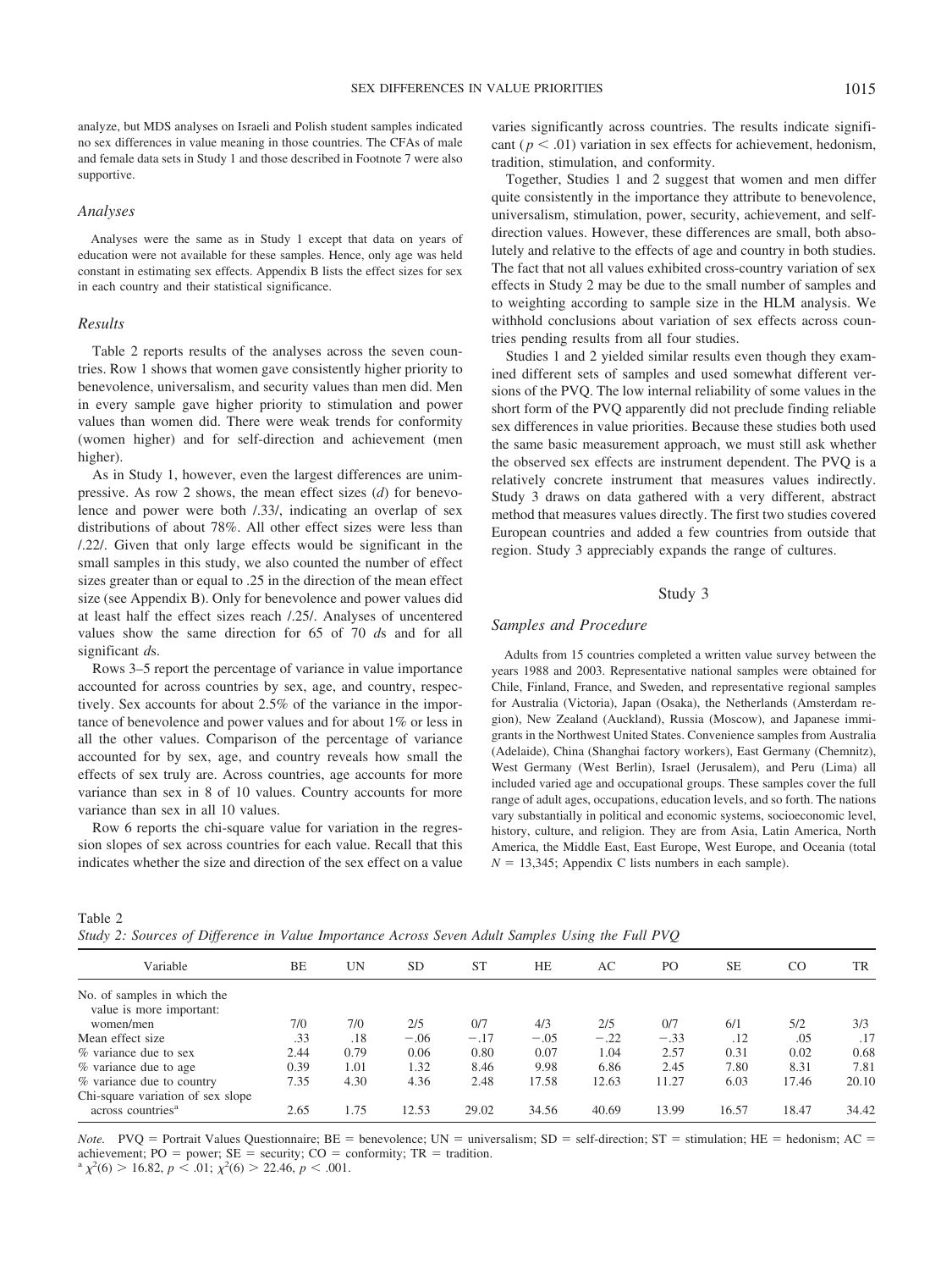Table 3

| Study 3: Sources of Difference in Value Importance Across Representative or Near Representative Adult Samples From 15 Countries, |  |  |  |
|----------------------------------------------------------------------------------------------------------------------------------|--|--|--|
| Using the SVS                                                                                                                    |  |  |  |

| Variable                          | BE    | <b>UN</b> | <b>SD</b> | <b>ST</b> | НE     | AC     | P <sub>O</sub> | <b>SE</b> | CO    | TR     |
|-----------------------------------|-------|-----------|-----------|-----------|--------|--------|----------------|-----------|-------|--------|
| No. of samples in which the       |       |           |           |           |        |        |                |           |       |        |
| value is more important:          |       |           |           |           |        |        |                |           |       |        |
| women/men                         | 15/0  | 15/0      | 1/14      | 0/15      | 0/15   | 1/14   | 0/15           | 10/5      | 8/7   | 6/9    |
| Mean effect size                  | .24   | .19       | $-.11$    | $-.20$    | $-.16$ | $-.20$ | $-.31$         | .03       | .01   | $-.03$ |
| % variance due to sex             | 1.43  | 0.86      | 0.28      | 0.89      | 0.69   | 1.00   | 2.27           | 0.01      | 0.00  | 0.01   |
| % variance due to age             | 0.15  | 1.99      | 3.12      | 10.99     | 12.88  | 3.77   | 0.57           | 6.63      | 6.95  | 8.48   |
| % variance due to country         | 5.65  | 6.64      | 7.58      | 9.74      | 14.00  | 10.94  | 12.88          | 18.90     | 14.10 | 15.74  |
| Chi-square variation of sex slope |       |           |           |           |        |        |                |           |       |        |
| across countries <sup>a</sup>     | 49.16 | 69.02     | 34.84     | 64.20     | 20.28  | 34.24  | 39.98          | 58.44     | 29.11 | 33.68  |
|                                   |       |           |           |           |        |        |                |           |       |        |

*Note.* SVS = Schwartz Value Survey;  $BE =$  benevolence;  $UN =$  universalism;  $SD =$  self-direction;  $ST =$  stimulation;  $HE =$  hedonism;  $AC =$ achievement;  $PO = power$ ;  $SE = security$ ;  $CO = conformity$ ;  $TR = tradition$ .  $(14)$  > 29.14,  $p \le 0.01$ ;  $\chi^2(14)$  > 36.12,  $p \le 0.001$ .

### *Instrument*

Participants completed the SVS (Schwartz, 1992, 2005a). The SVS presents two lists of abstract value items. Each item expresses an aspect of the motivational goal of one of the 10 values. An explanatory phrase in parentheses following each item further specifies its meaning. For example, "EQUALITY (equal opportunity for all)" is a universalism item; "PLEASURE (gratification of desires)" is a hedonism item. Respondents rate the importance of each item "as a guiding principle in MY life" on a 9-point scale ranging from 7 (*of supreme importance*) through 0 (*not important*) to  $-1$  (*opposed to my values*). Samples responded either to the 56-item SVS or to the revised 57-item version (Schwartz, 1994).

The score for the importance of each value is the average rating given to the items designated a priori and demonstrated in studies in 67 countries to form an index of that value with relatively equivalent meaning (Schwartz, 1992, 2005a). The number of items to measure each value ranges from two (hedonism) to eight (universalism), reflecting the conceptual breadth of the values. Alpha reliabilities of the 10 values averaged .68, ranging from .61 for tradition to .75 for universalism. Data were prepared as in Study 1 (see Footnotes 4 and 5).

To index the value scores, we used only 45 items that appeared in both surveys and that had demonstrated near equivalence of meaning across cultures using MDS analyses (Schwartz, 1992, 1994) and CFA (Schwartz  $&$  Boehnke, 2004).<sup>8</sup> Two analyses addressed the question of cross-sex meaning equivalence in the SVS statistically. Struch, Schwartz, and van der Kloot (2002) examined 44 of the SVS items and the 10 value constructs in 21 countries from eight cultural regions with 15 languages (*N* 11,244).9 MDS analyses followed by Procrustes rotation revealed identical regions for the women's and men's samples. Each region encompassed all the items that indexed the value. At the item level, the overall fit between the women's and men's configurations on two dimensions was .993.

We also ran a CFA on the values data from Study 3, constraining configural, then metric, and then scalar invariance across female and male subsamples. The fit statistics for configural plus metric invariance were as follows: CFI = .97, Tucker–Lewis index (TLI) = .97, AGFI = .86, RMR = .18, and RMSEA = .038 (CI = .038 –.038).<sup>10</sup> Together, these MDS analyses and CFAs suggest that the value items in the SVS have quite similar meanings for women and men. When we constrained scalar invariance, neither CFI nor TLI nor RMSEA changed, but the highly sensitive chi-square deteriorated significantly,  $\Delta \chi^2(35) = 768.32$ ,  $p < .001$ .

#### *Analyses*

#### *Results*

In Table 3, row 1 reveals that women in all 15 countries gave higher priority to benevolence and universalism values. Men gave consistently higher priority to stimulation, power, hedonism, selfdirection, and achievement values. As in Studies 1 and 2, however, sex differences were small. As row 2 shows, mean effect sizes (*d*) for each value across countries ranged from /.01/ to /.31/, indicating overlap of sex distributions of 80% and more. For benevolence, universalism, stimulation, achievement, and power values, at least half the effect sizes within countries were greater than or equal to .25 in the dominant direction (see Appendix C). Analyses of uncentered values show the same direction for 135 of 150 *d*s and for all significant *d*s.

Rows 3–5 of Table 3 show the percentage of variance in value importance accounted for across countries by sex, age, and country. Sex accounts for slightly more than 2% of the variance in power values, about 1.5% in benevolence values, and 1% or less in all of the other values. Comparisons with age and country put these effects of sex into perspective. Across countries, age accounts for more variance than sex in the importance of all values except power and benevolence, and country accounts for more variance than sex in all 10 values.

Analyses were identical to those in Study 2, with controls for age of respondents.

<sup>8</sup> Schwartz and Boehnke (2004) tested a single model constraining configural invariance for 10 factors across two data sets, each aggregated from 23 cultures. The fit statistics they reported for each set were  $RMSEA = .06$ , .06 and standardized root-mean-square residual ( $SRMR$ ) = .08, .07. They did not test metric or scalar invariance, but the unconstrained loadings on their respective factors of all but three items differed less than .09 across the two sets ( $M = .05$ ), and all but one loading was greater than .40. This suggests at least moderate similarity of meaning across cultures. Most of the samples in this study are included in Studies 3 or 4.

<sup>&</sup>lt;sup>9</sup> The regions were Chinese East Asia, Eastern Europe, Finland, France, Israel, Japan, Latin America, and the United States.

<sup>&</sup>lt;sup>10</sup> Constraining metric in addition to configural invariance changed CFI and TLI, and RMSEA changed not at all, indicating a good fit, but chi-square deteriorated,  $\Delta \chi^2(35) = 174.79$ ,  $p < .01$ . Following a modeling rationale (Little, 1997), we accepted the more constrained metric invariance model because chi-square is an overly sensitive index with large samples and models with numerous constraints like this one. We thank Daniel Fuss for performing these analyses.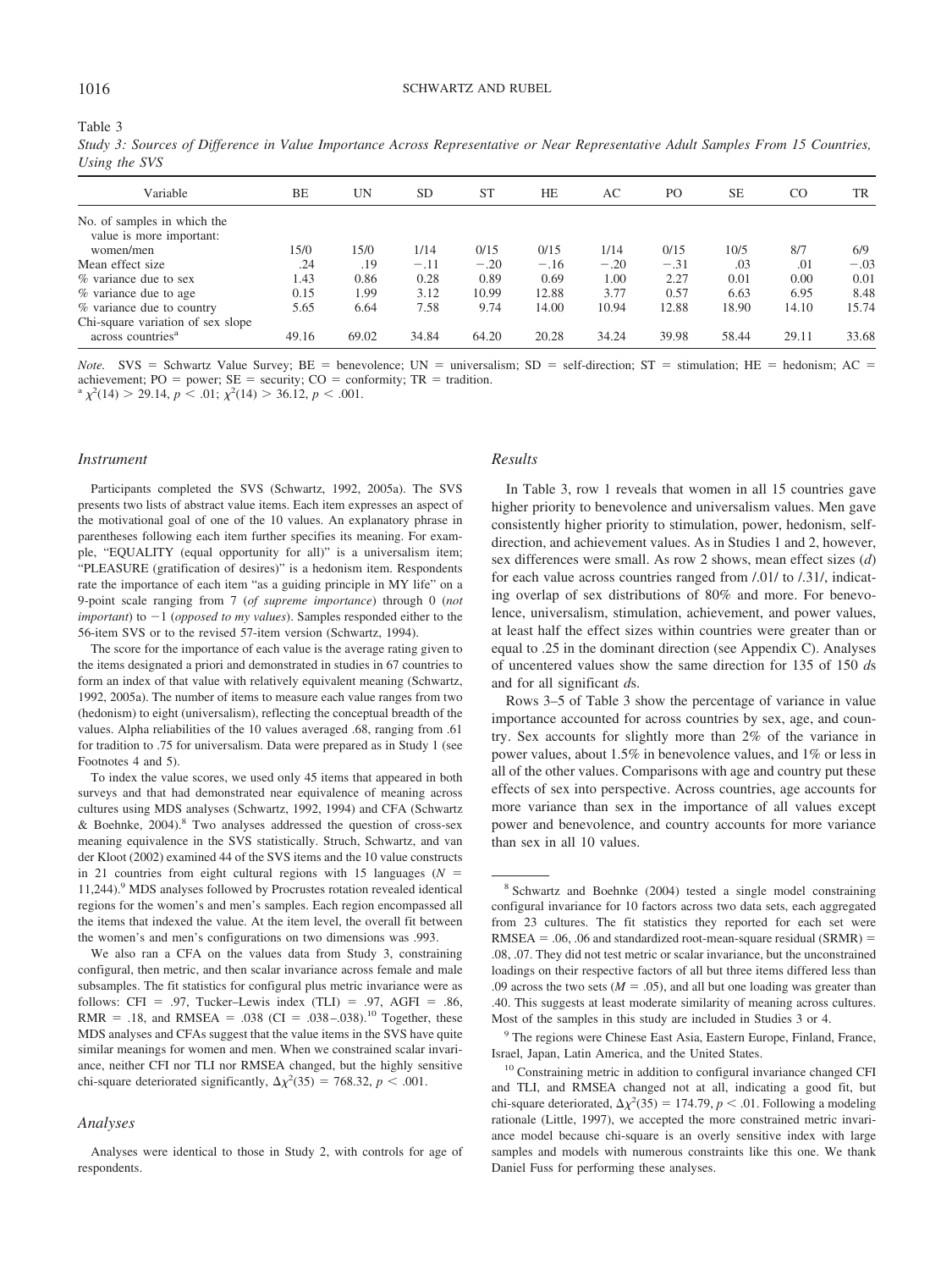| Table 4                                                                            |  |  |
|------------------------------------------------------------------------------------|--|--|
| Sources of Difference in Value Importance Across 67 Student Samples, Using the SVS |  |  |

| Variable                                 | BE     | UN     | SD     | <b>ST</b> | НE     | АC     | PО     | SЕ    | <sub>CO</sub> | TR.    |
|------------------------------------------|--------|--------|--------|-----------|--------|--------|--------|-------|---------------|--------|
| No. of samples in which the value is     |        |        |        |           |        |        |        |       |               |        |
| more important: women/men                | 54/13  | 47/20  | 16/51  | 11/56     | 9/58   | 15/52  | 4/63   | 37/30 | 35/32         | 29/38  |
| Mean effect size                         | .19    | .15    | $-.10$ | $-.19$    | $-.21$ | $-.11$ | $-.36$ | .05   | $-.01$        | $-.03$ |
| % variance due to sex                    | 0.88   | 0.62   | 0.25   | 0.88      | 1.13   | 0.35   | 2.99   | 0.07  | 0.00          | 0.01   |
| % variance due to cultural groups        | 9.23   | 12.11  | 12.80  | 10.25     | 20.48  | 8.83   | 11.94  | 16.71 | 24.92         | 20.10  |
| Chi-square variation of sex slope across |        |        |        |           |        |        |        |       |               |        |
| cultures <sup>a</sup>                    | 155.78 | 305.49 | 135.15 | 146.21    | 223.48 | 131.11 | 171.76 | 174.8 | 243.34        | 248.85 |

*Note.* SVS = Schwartz Value Survey; BE = benevolence; UN = universalism; SD = self-direction; ST = stimulation; HE = hedonism; AC = achievement;  $PO = power$ ;  $SE = security$ ;  $CO = \text{conformity}$ ;  $TR = \text{tradition}$ .  $(66) > 95.63, p < .01; \chi^2(66) > 107.26, p < .001.$ 

Row 6 reports chi-square values for variation in the regression slopes of sex across countries. The results indicate significant ( $p <$ .01) variation in the size and/or direction of the sex effects across these 15 countries for all values but hedonism and conformity (borderline  $p < .011$ ).

Overall, the percentage of variance explained by sex was slightly lower in Study 3 than in Studies 1 and 2, but the general trend was the same. The first three studies reveal robust, small sex differences in six values across three instruments and across adult samples from numerous countries around the world. Although the three studies include samples from 30 nations, the representation of cultures is still too limited to conclude that the findings point to near-universal phenomena. In particular, there were no samples from Africa, Southeast Asia, and North America (except immigrants). Other non-European regions were also underrepresented. Study 4 seeks to overcome this limitation. It draws on data from a much larger set of samples from all the world's permanently inhabited continents. This set of samples is culturally much more diverse than the sets of samples in Studies 1–3. Any sex differences that replicate in Study 4 as well would be strong candidates to consider as near universals.

The samples in Study 4, as in most past research on sex differences in values, are college students. Comparing differences in student and adult samples can address the following question: Do studies of students exaggerate sex differences or underestimate them?

#### Study 4

# *Samples and Procedure*

Between the years 1988 and 2003, 103 samples of university and college students from 64 countries completed the SVS. In 27 countries, there were multiple samples from the same ethnic group. We combined the multiple samples in a country except if there was a cross-over interaction between sample and sex that accounted for more than 1% of the variance in at least one value. This occurred in three countries (Germany East/West, Turkey Ankara/Istanbul, and Ukraine East/West).<sup>11</sup>

#### *Instrument*

Evidence relating to the cross-cultural and cross-sex equivalence of value meanings in the SVS was discussed in Study 3. In Study 4, the alpha reliabilities of the 10 values ranged from .55 for self-direction to .73 for universalism  $(M = .67)$ . Data were prepared as in Study 1.

# *Analyses*

Analyses paralleled Studies 2 and 3 with two exceptions. First, we did not control age, because the vast majority of respondents were 18 –24 years old in these student samples. Second, we included the year the data were gathered as a Level-2 predictor of the sex slope in the HLM. This permitted assessing possible cohort effects on the size and direction of sex differences that might reflect changing sex roles during the 15-year period of data gathering.

# *Results*

In Table 4, row 1 reveals that women gave higher priority to benevolence and universalism values across the 67 cultural groups than men did. Men gave consistently higher priority to selfdirection, stimulation, hedonism, achievement, and power values than women did. For many values, the sex difference was not as consistent as in Studies 1–3. In each of these values, however, it was statistically significant by the binomial test ( $p < .001$ ).

As in the previous studies, even the consistent sex differences were small in size. Row 2 shows the largest mean effect size was for power values (.36; about 75% overlap). The other effect sizes ranged from /.01/ to /.21/ (85% overlap or more). Only for power values were at least half the effect sizes within countries greater than or equal to .25 in the dominant direction (see Appendix D). Given the similar *d*s for centered and uncentered values in Studies

Combining samples within countries yielded 67 distinct cultural groups from all inhabited continents: Africa (8), South and Southeast Asia (6), East Asia (5), the Middle East (3), Central and Eastern Europe (16), Western Europe (16), Latin America (6), North America (2), and Oceania (2). Appendix D lists the numbers in each sample (total  $N = 23,272$ ). This large and geographically dispersed set of samples represents much of the cultural diversity of literate human societies. As such, it poses the strongest challenge to finding evidence for universality of sex effects on values.

<sup>&</sup>lt;sup>11</sup> We examined within-country Sex  $\times$  Sample interactions and the variance they explained by multivariate analyses of variance in the 10 values. The difference between East and West Germany probably reflects the extended period of Soviet versus democratic rule, whereas that between East and West Ukraine reflects their strong cultural affinities to Poland (East) versus Russia (West) that ruled them at various times. The difference between Istanbul and Ankara may reflect substantial disparities in the intellectual and socioeconomic levels of the students at the universities sampled (Istanbul higher), in their rural versus urban origins and degree of religiosity (Ankara more rural and religious), and in the cultures of the West versus Central and Eastern regions of Anatolia from which students were mainly drawn.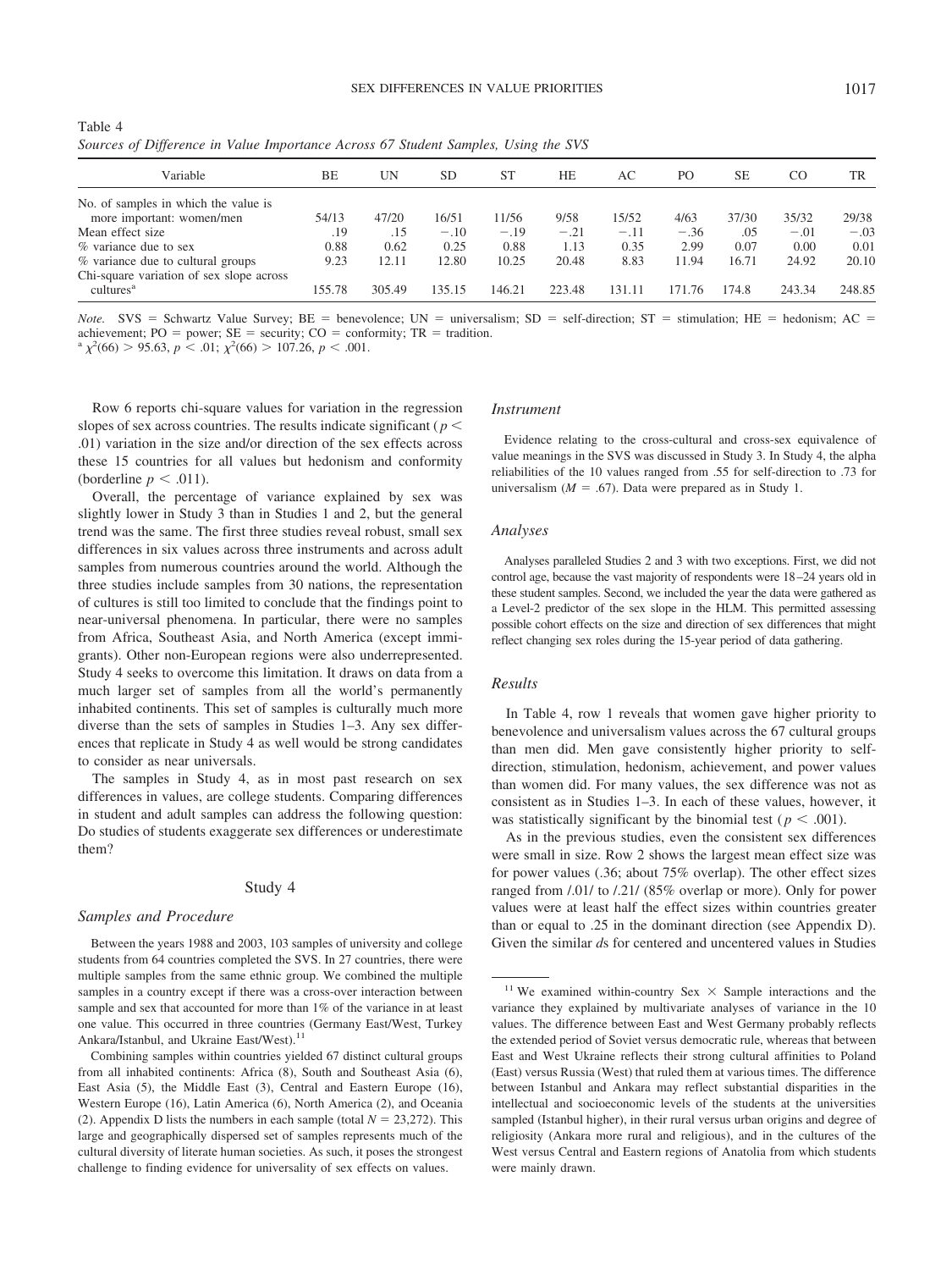1–3, we decided to forego computing 700 additional *d*s for uncentered values in Study 4.

Rows 3 and 4 of Table 4 show the percentage of variance in value importance accounted for across countries by sex and culture group. Sex accounts for almost 3% of the variance in the importance of power values, but it accounts for about 1% or less in all the other values. Cultural group accounts for more than 10 times as much variance as sex in the importance of 9 values and for 4 times as much variance in power values.

Row 5 reports chi-square values for variation in the regression slopes of sex across culture groups. Large, significant ( $p < .001$ ) chi-squares indicate that, despite the generally consistent direction of sex effects for most values, the magnitude of these effects varies a great deal across cultures. Although mean effect sizes across all the samples were similar to those in the previous studies, only in this study were there effect sizes greater than /.60/, and the range of effect sizes was also larger here. The especially strong effects of culture on value priorities in Study 4, and the larger variation in the size of sex effects across groups, reflect the much greater cultural diversity of the samples.

Did the year the data were gathered account for any of the variation in sex differences in values across cultural groups? Year of data gathering failed to predict the sex slope for any of the 10 values. All *p* values were between .24 and .99 except for universalism ( $p > .09$ ). Thus, there was no evidence of cohort effects on the size or direction of sex differences.

Study 4 included 39 student samples from 36 countries that were not found in Studies 1, 2, or 3. We examined whether the seven clear sex effects found in Studies 1–3 (for power, benevolence, stimulation, universalism, hedonism, achievement, and self-direction) also replicated across these added countries. Although all effects were slightly less consistent, they did, indeed, replicate. This suggests that the consistency of sex effects across the samples in Studies 1–3 was not the product of including too limited a range of cultures.

# Effects of Instrument and Sample Type

Despite the consistency of sex effects on value priorities across the four studies, there were notable differences. For example, women attributed significantly more importance than men to tradition values in Studies 1 and 2, but not in Studies 3 and 4. And hedonism values were more important to men than to women in Studies 1, 3, and 4, but not in Study 2. Might the different instruments or types of sample account for these inconsistencies? More generally, might some of the consistent results across studies appear less consistent when we take effects of instrument or sample type into account?

All of the student samples responded to the SVS, whereas 26 of 41 general samples responded to the short or full PVQ. Thus, instrument and sample type were substantially confounded. This makes it difficult to disentangle possible instrument and sample effects on the relations of sex to value priorities. To reduce confounding, we generated samples of students who responded to the PVQ by identifying the students in the 19 representative national samples of the ESS. There were more than 50 female and 50 male students in all but the Czech Republic (32 women, 29 men) and the United Kingdom (41 men). Separating the ESS samples into student and general samples and including both in the overall analysis yielded 127 samples: PVQ/general—26; PVQ/ student—19; SVS/general—15; SVS/student—67.

These four sets of samples differed somewhat in the diversity of cultures they encompassed. For example, the SVS/student set encompassed cultures from all continents, whereas the PVQ/general set included only European cultures plus Israel. To control the influence of culture on gender effects, while examining the influence of instrument and sample type, we included dummy variables for seven cultural regions as predictors of the gender slope in the HLM analyses.<sup>12</sup>

The PVQ and SVS have different response scales. To combine all samples in one analysis, we standardized individuals' scores on each value around their group mean, thereby putting all on the same scale. To assess instrument and sample type effects, we coded SVS as zero and PVQ as one and students as zero and general as one. We included these two variables with cultural regions as Level-2 predictors of the sex slope in HLM analyses for each value.

The top section of Table 5 presents the coefficients, standard errors, and *t* ratios for the effects of instrument on the sex slope for each of the 10 values. Instrument affected the slope of sex for the four values rated significantly more important by women than by men across samples (benevolence, universalism, security, and tradition). In each case, the sex effect was significantly stronger with the PVQ. That is, despite the lower reliabilities of the PVQ indexes, they were at least as sensitive to sex differences as the reliable SVS indexes.

Increased salience of women's gender identity when responding to the PVQ may explain the instrument effect for benevolence and universalism. The portraits in the PVQ are gender-matched to the respondent; they describe a person whose gender is made explicit. The gender specificity of the PVQ may make gender identity salient for women but less so, if at all, for men. This is because questionnaires rarely use feminine phrasing but commonly use masculine or neutral phrasing.

The salience of gender identity for women may influence responses to the values that are especially important to women. When the PVQ presents portraits of women who strongly endorse these values, the salience of respondents' own female gender identity may increase the similarity they perceive between the woman portrayed and the self. Because benevolence and universalism are values typically important to women, the gender salience in the PVQ may enhance their importance scores for women. This would enlarge the observed sex differences. Gender identity is not salient with the SVS, so there is no enhancement of sex differences. This post hoc explanation merits testing by comparing sex differences in single samples that respond to both instruments.

Comparison of the content of the items that measure tradition and security values in the instruments suggests explanations for the instrument effect on these two values. Items referring to religion constitute 20% of the tradition items in the SVS, 25% in the full PVQ, but 50% in the short form of the PVQ used in the ESS in Study 1. Only in Study 1 did women attribute consistently more importance to tradition values than men. Substantial research dem-

<sup>&</sup>lt;sup>12</sup> Theory and findings of Inglehart and Baker (2000) and Schwartz (2004) suggested eight cultural regions: West European, East-Central European, Southeast Asian, African, English-speaking, Confucian, and Latin American. Middle Eastern samples served as the reference group.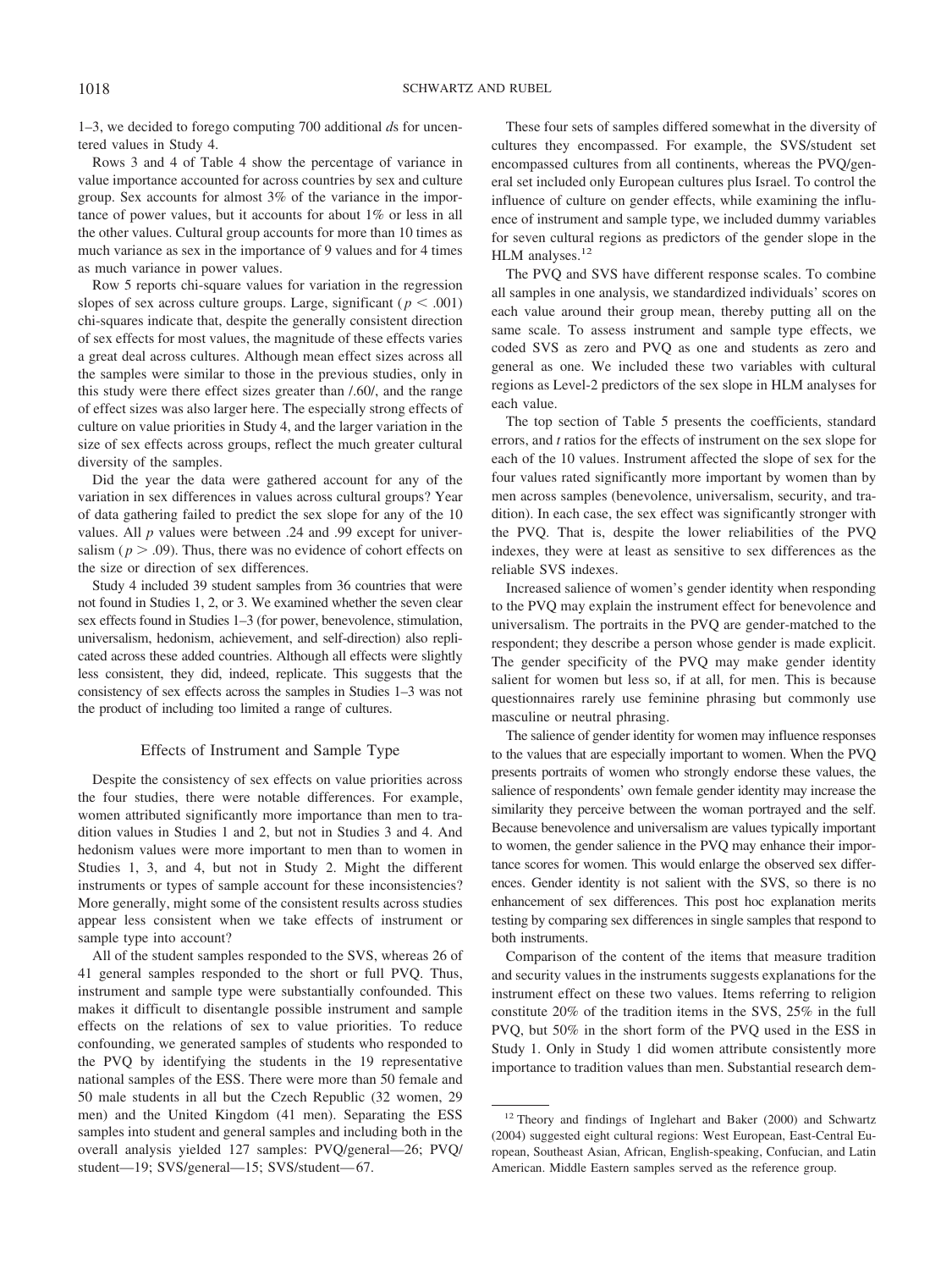#### Table 5

*Hierarchical Linear Model Analysis: Instrument and Sample Type Effects on the Slopes of Sex as a Predictor of Value Priorities, Controlling Effects of Culture Region*

| Fixed Effects on Gender |              |         |           |
|-------------------------|--------------|---------|-----------|
| Slopes of:              | Coefficients | SE      | t(117)    |
| Instrument              |              |         |           |
| <b>Benevolence</b>      | .040         | .010    | $3.95**$  |
| Universalism            | .018         | .007    | $2.45*$   |
| Self-direction          | .003         | .007    | 0.46      |
| Stimulation             | .004         | .008    | 0.52      |
| Hedonism                | .004         | .005    | 0.72      |
| Achievement             | $-.016$      | .010    | 1.64      |
| Power                   | $-.015$      | $-.010$ | $-1.49$   |
| Security                | .041         | .007    | $5.91**$  |
| Conformity              | .004         | .006    | 0.73      |
| Tradition               | .039         | .006    | $6.83**$  |
| Sample type             |              |         |           |
| <b>Benevolence</b>      | .023         | .099    | $2.32*$   |
| Universalism            | .004         | .008    | 0.52      |
| Self-direction          | $-.029$      | .009    | $-3.65**$ |
| Stimulation             | $-.032$      | .008    | $-3.76**$ |
| Hedonism                | $-.012$      | .006    | $-1.84$   |
| Achievement             | $-.030$      | .010    | $-3.11**$ |
| Power                   | $-.013$      | .011    | $-1.22$   |
| Security                | .020         | .007    | $2.71**$  |
| Conformity              | .016         | .007    | $2.27*$   |
| Tradition               | .018         | .007    | $2.70**$  |

*Note.* Instrument scored zero for Schwartz Value Survey and one for Portrait Values Questionnaire; sample type scored zero for student and one for general.

 $* p < .05.$  \*\*  $p < .01.$ 

onstrates that women in Western countries exhibit greater religiosity than men (e.g., Kelly & De Graaf, 1997; Walter & Davie, 1998). Hence, the sex difference in Study 1 may be due to the stronger emphasis on religion in the instrument used in that study.

Women attributed more importance than men to security values in response to the PVQ, but not to the SVS. The security items in the two instruments have similar content with one exception. One PVQ item mentions "living in a secure environment" and avoiding "anything that might endanger her safety." Responses to this item were the main source of the sex difference. This item focuses on the danger of being personally attacked in uncertain surroundings, a danger that is greater for women than for men. Women may attribute more importance to security because the PVQ draws attention to this threat to their personal safety.

We turn now to the effects of the type of sample on sex differences in values. The bottom section of Table 5 indicates that sample type significantly influenced the slope of the sex effect for seven values: benevolence, self-direction, stimulation, achievement, security, conformity, and tradition. In each case, the effect of sex was stronger in the general samples than in the student samples. The weaker sex effects in student samples might reflect greater homogeneity resulting from college selection, socialization, expectations, and opportunities that promote similarity among male and female students. Alternatively, weaker sex effects may characterize this age-developmental stage of youths. To shed light on these possibilities, we compared the value priorities of men and women in the 19 ESS countries who were in college (*N* 2,603) with those of nonstudents of the same ages ( $N = 4,304$ ).

Among noncollege youths, the same nine significant sex differences found in the total sample emerged ( $p < .001$ ), and five of these were significantly larger than among college youths ( $p <$ .01). Among college youths, only two sex differences were significant ( $p < .001$ ). This supports the homogeneity explanation of weaker sex effects in student samples.

We compared students with their nonstudent peers to determine whether the weaker sex differences could be traced more to men or women. Women students differed significantly from their nonstudent peers on the seven values for which the sex effect was weaker among students. In each case, women students were more like both male students and male nonstudents. This suggests that women self-select and/or are selected into higher learning partly on the basis of holding value priorities similar to those of men.13 The value priorities of college men differed from those of their noncollege peers only for self-direction (higher), universalism (higher), and tradition (lower). For men, values apparently play a smaller role in selection into higher education. These findings may imply that, when group homogeneity is based on ascribed characteristics (e.g., ethnicity) rather than value-based selection, it may not reduce sex differences in value priorities.

#### Integration of Findings

Table 6 integrates the findings of the four studies. Row 1 lists the number of samples, across the 127 samples examined, in which men or women attributed more importance to each value. Sex differences were highly consistent for power (men higher in 96% of samples) and benevolence (women higher in 90%) values. Differences were quite consistent  $(>\!\!80\%$  of samples) for stimulation (men higher), universalism (women higher), hedonism (men higher), and achievement (men higher) values, and differences were a bit less consistent for self-direction values (men higher in 79%). Although differences for security values were less consistent, the proportion of samples with women higher (69%) was significant by binomial test ( $Z = 4.08$ ,  $p < .001$ ). Differences for tradition and conformity values were not significant.

General adult samples exhibited more consistent sex differences than student samples did. In every one of the 41 general samples, men rated power and stimulation values more important and women rated benevolence and universalism values more important. Self-direction and achievement values were nearly universally (93% of samples) more important to men. The direction of all sex differences was the same across the 86 student samples as across the general samples. However, for students, only men's preference for power values was nearly universal (94% of samples). The proportion of student samples with directionally consistent sex differences was significant for seven values (all *Z*s 4.64,  $p < .001$ , by binomial test). Differences for conformity, tradition, and security values were not significant.

Row 2 of Table 6 presents the meta-analytic effect sizes (average *d*, weighted for sample size) for sex differences in values, on the basis of 127 samples. Effect sizes for all but conformity values

<sup>&</sup>lt;sup>13</sup> These findings might also be due to the socialization of women students to have values more like men. However, data from several student samples in Study 4 for which we had year in school did not reveal such a trend.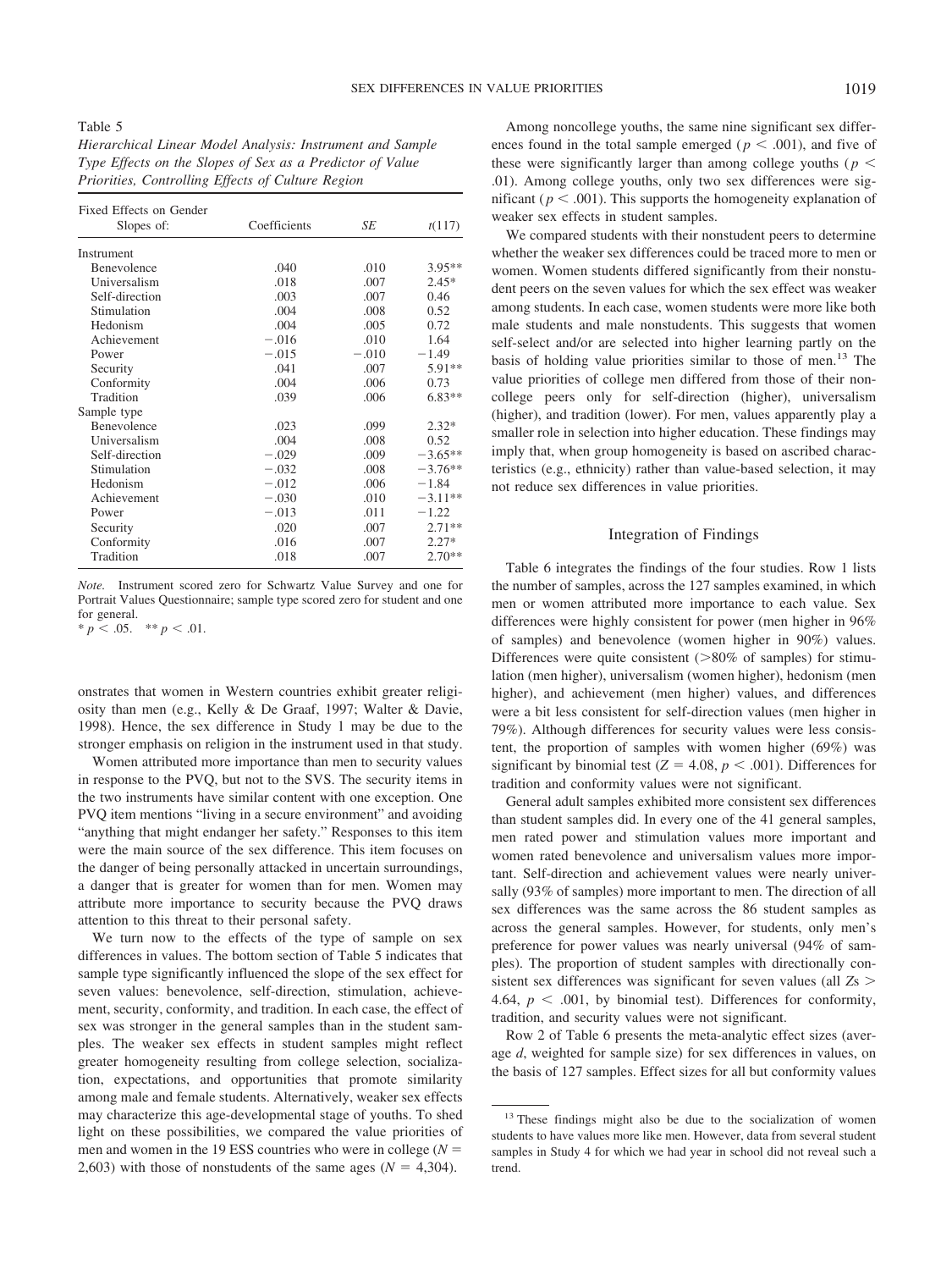| Sources of Difference in Value Importance Across 127 cultural groups |  |  |  |
|----------------------------------------------------------------------|--|--|--|
| Table 6                                                              |  |  |  |

| Variable                                                                  | BE     | UN     | <b>SD</b> | <b>ST</b> | HE     | AC     | PO.    | <b>SE</b> | CO     | TR     |
|---------------------------------------------------------------------------|--------|--------|-----------|-----------|--------|--------|--------|-----------|--------|--------|
| No. of samples in which the<br>value is more important:                   |        |        |           |           |        |        |        |           |        |        |
| women/men                                                                 | 114/13 | 106/21 | 27/100    | 16/111    | 22/105 | 23/104 | 5/122  | 87/40     | 69/58  | 69/58  |
| Mean effect size                                                          | .29    | .21    | $-.11$    | $-.18$    | $-.15$ | $-.20$ | $-.32$ | .14       | .03    | .08    |
| % variance due to sex                                                     | .97    | 1.01   | 0.27      | 0.78      | 0.50   | 0.98   | 2.35   | 0.40      | 0.02   | 0.17   |
| Chi-square variation of sex slope<br>across countries/groups <sup>a</sup> | 440.75 | 464.45 | 275.05    | 291.27    | 387.41 | 402.57 | 407.84 | 448.86    | 447.54 | 654.82 |

*Note.* BE = benevolence; UN = universalism; SD = self-direction; ST = stimulation; HE = hedonism; AC = achievement; PO = power; SE = security; CO = conformity; TR = tradition.<br><sup>a</sup>  $\chi^2(126) > 135.807$ ,  $p < .01$ ;  $\chi^2(126) > 149.449$ ,  $p < .001$ .

differed significantly from zero ( $p < .01$ ). These effects were small; the distributions of women's and of men's ratings of all values overlap substantially, about 77% for power values, 80% for benevolence values, and 85% or more for the other values.

Row 3 of Table 6 reports the percentage of variance in value importance accounted for by sex across the 127 samples. Sex accounted for almost 2.5% of the variance in the importance of power values, almost 2% in benevolence values, and 1% or less in all the other values. Recall that sex accounted for about the same amount of variance as education in Study 1. It accounted for substantially less variance than age in the importance of all but power and benevolence values in Studies 1, 2, and 3. Cultural group accounted for more variance than sex in the importance of all values in all four studies.

Row 4 of Table 6 reports the chi-square values for the variation of sex slopes across cultural groups. Every one of the chi-square values is very large and significant ( $p < .001$ ). This indicates that, despite the consistency of most sex effects on value priorities, the strength and/or direction of these effects varies substantially across cultural groups. Thus, culture not only influences the importance of values but it also moderates the effects of sex on value priorities.

# General Discussion

Taken together, the four studies lead to the conclusion that men and women differ consistently in the importance they attribute to most basic values. However, the size of sex differences is small, both absolutely and compared with other sources of difference. And the effects of sex on value importance vary substantially across cultures. The consistency of sex differences in values is intriguing because it holds across an exceptionally wide range of cultural groups. Hence, it may reflect patterns or mechanisms inherent in human culture or human nature. Note, however, that these findings are limited to adults in literate societies. Moreover, women and men do not differ greatly in the order of importance they attribute to the 10 values. Across all samples, benevolence values are most important for women, followed by universalism, self-direction, security, conformity, hedonism, achievement, tradition, stimulation, and power. For men, benevolence values are first as well, followed by self-direction, universalism, security, hedonism, conformity, achievement, stimulation, tradition, and power. The Spearman correlation between these ranks is .96.

The pattern of observed sex differences comports with expectations from the theory of the structure of relations among values (Schwartz, 1992; see Figure 1). This structure locates values likely to arouse social and psychological conflict, when simultaneously pursued, in opposing directions around the motivational circle and congruent values adjacent to one another. The two bipolar dimensions of the value structure organize the sex differences in value priorities. Men attribute more importance than women to selfenhancement values (power, achievement); women attribute more importance to the opposing self-transcendence values (universalism, benevolence). Men more than women favor openness values (self-direction, stimulation) and hedonism values that share elements of openness and self-enhancement. Men and women differ less regarding the opposing conservation values (security, tradition, conformity), though women favor security and tradition somewhat more.

The current findings confirm the trends in the past research reviewed earlier. They also clarify why some past studies failed to find the usual sex differences and occasionally found reversals. This is exactly what the current research would lead us to expect. Given that sex effects are small, vary by culture, and are weaker among student samples, it is hardly surprising that a literature that includes studies in several countries, often using small samples and focused primarily on students, revealed only limited consistency of sex differences.

What do our studies imply for the debate about gender differences in moral orientations? Jaffee and Hyde's (2000) metaanalytic summary of relevant findings revealed a difference in care orientation favoring women  $(d = .28)$ , virtually identical to the difference for benevolence values here  $(d = .29)$ . The justice orientation— emphasizing fairness, equity, autonomy, rights, and duties—seems most compatible with giving priority to universalism and self-direction values. Jaffee and Hyde reported a small difference in justice orientation favoring men  $(d = .19)$ . Across our samples, men give higher priority to self-direction  $(d = .11)$ , but women give higher priority to universalism  $(d = .21)$ . Thus, insofar as universalism and self-direction values express a justice orientation, this study offers no support for Gilligan's (1982) view that men more than women favor a justice orientation.

# *Applying Theoretical Perspectives on Gender Differences to the Findings*

In the four studies, the mean effect sizes of sex for the 10 values rarely exceeded .30. This parallels findings for gender in many psychological domains. As Hyde and Plant (1995) noted, psycho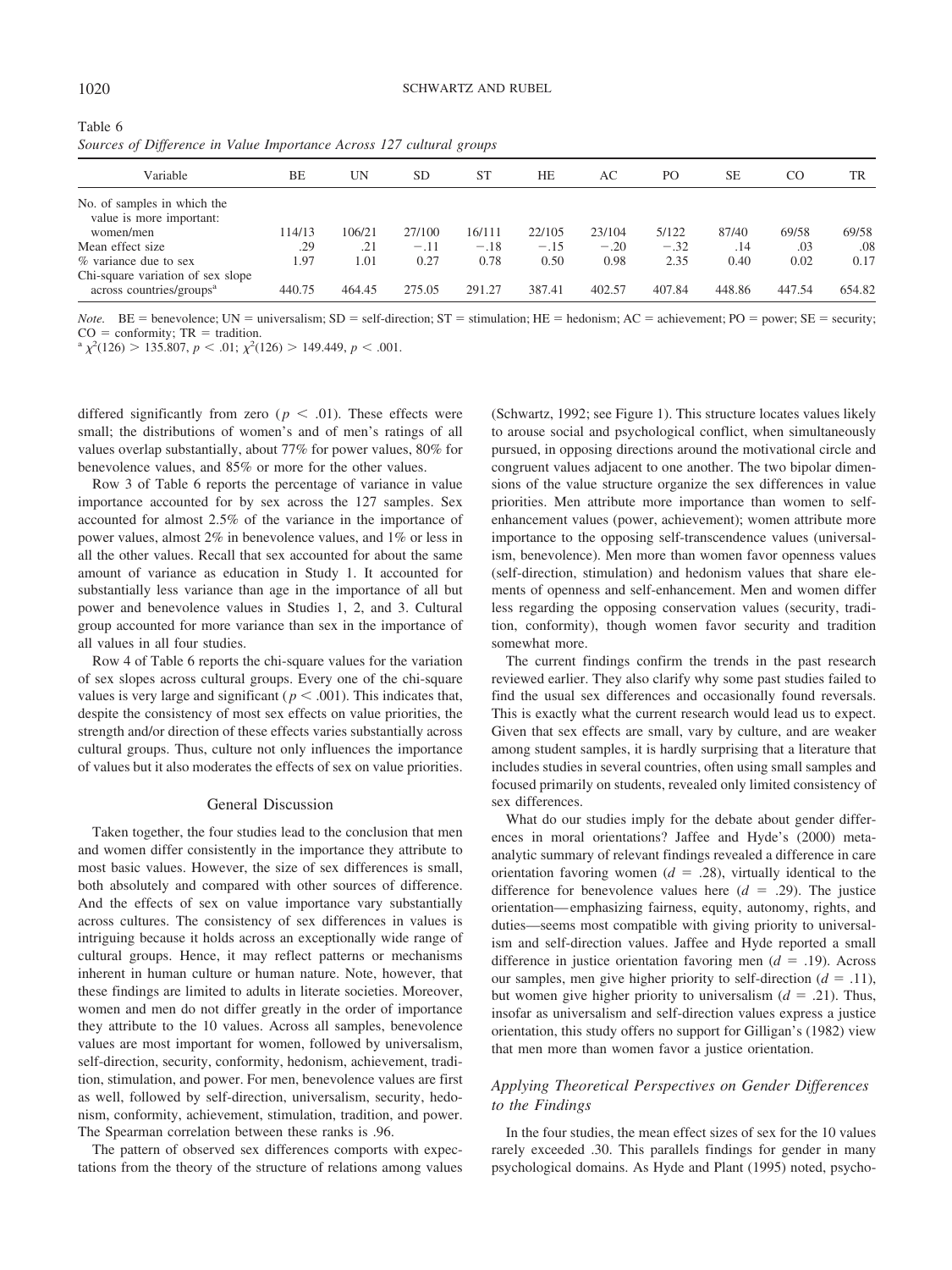logical gender differences more often fall in the range close to zero than do effects of many other individual differences. Despite their small size, the consistency and cultural variability of sex differences in values are striking and demand explanation. We next consider how the two key theoretical perspectives in the field of gender differences, evolutionary psychology and social role theory, might explain these findings. This article can provide only the basic directions of such explanations, not full explications.

*Evolutionary psychology.* Evolutionary theorists interpret widespread sex differences as reflecting different adaptation problems regularly faced by our male and female ancestors (e.g., Geary, 1998; Pinker, 2002). Presumably, the long history of differential evolutionary pressures on men and women has led to the development of cognitive and affective mechanisms that differentiate the sexes. Values, as guides to behavior, may be viewed as one such mechanism.

Power values show the largest, most reliable sex difference in the current research. This is consistent with other universal sex differences: In all societies, for instance, men occupy the vast majority of high power and status positions and commit vastly more same-sex murders than women (Daly & Wilson, 1983, 1988). The principles of differential parental investment and sexual selection have been used to explain such sex differences. Females invest more in their offspring (Trivers, 1972) and depend more on their mate for support during pregnancy and early child rearing. Women tend to be more selective in choosing mates because a mistake is more costly. Their sexual selection focuses on cues indicating how well a man will provide needed resources (Buss & Kenrick, 1998). Men evolved to compete on the dimensions women want (Buss, 1994/2003). Social status and the resulting control of resources, achieved in part through aggressiveness and competitiveness, may have constituted critical evidence that a man was a desirable mate (Betzig, 1986). Hence, men are more likely to value status and resources and to compete with other men to achieve them.

The above analysis seems to imply large gender differences in power values. However, evolutionary psychology might expect small sex differences in all values that are measured at a domaingeneral level. In keeping with a conception of basic values as transituational, we measured values without reference to context. However, the evolutionary adaptations that inclined men to value power more and benevolence less than women occurred in specific domains such as mating but not in hunting or fighting the outgroup, in which coalition formation was adaptive. Hence, observed sex differences in basic values may be small because they result from averaging across domains that are not necessarily the same.

Greater male competitiveness is also consistent with the higher importance that men attribute to achievement and stimulation values. Achievement values—seeking personal success through demonstrating competence according to social standards—relate directly to competition. Stimulation values emphasize and justify the pursuit of excitement, novelty, and challenge in life. Men engage in risky behavior more than women do (Byrnes, Miller, & Schafer, 1999). From an evolutionary perspective, they do this because it serves to increase their social status (Wilson & Daly, 1985).

The greater importance that men attribute to hedonism values may have roots in aspects of sexual selection (Buss, 1994/2003). Men gain greater reproductive benefit from seeking many pleasurable sexual liaisons, whereas women risk unwanted pregnancies and uncertain paternity that may deprive them of needed support. Women must more often forgo immediate gratification in response to the needs of small children. Adaptation to these asymmetries may lead men to value hedonism more.

For women to maximize their return on their greater investment in pregnancy, nursing, and caring for infants, concern for the welfare of close others, expressed in benevolence values, would be adaptive. The greater need of women to protect themselves and their infants during the vulnerable period of early child rearing may also make security values that concern safety, harmony, and stability more important to women than to men.

The consistent sex differences in the importance of universalism and self-direction values challenge evolutionary theorizing. Neither sexual selection nor differential parental investment seem relevant to why women emphasize understanding, appreciation, tolerance, and protection for the welfare of all people more, whereas men emphasize independence of thought and action, creativity and exploration more. An argument that these value priorities reflect generalizing from priorities for benevolence and stimulation contradicts the emphasis of evolutionary theory on the domain specificity of the mechanisms of adaptation.

How might evolutionary approaches explain the large crossnational variation in the size of gender differences in value priorities? Evolutionary psychologists expect cultural variation in the expression of universal psychological mechanisms (e.g., jealousy), depending on cultural variation in evoking conditions (e.g., threat; Buss & Kenrick, 1998). Thus, they would expect cultures to differ in the conditions that evoke particular values for men and women. For example, the extent of their involvement in caring for infants may affect the size of the difference between the sexes in the importance of benevolence values in a society. Specifying and explaining the variation in evoking conditions for values is a challenge.

*Social role theory.* In contrast to evolutionary psychology's focus on humankind's past adaptations, social role theory locates the source of sex differences in the current or recent division of labor (Eagly, Wood, & Diekman, 2000). Occupational and family roles and the allocation of women and men to them provide sex-differentiated experiences that directly influence behavior, identities, attitudes, and basic values. Moreover, the different common role occupancies of the sexes produce diffuse gender role expectations that indirectly influence men and women, regardless of their placement in specific occupational and family roles (Eagly, Beall, & Sternberg, 2004). Thus, sex-typed role experiences and gender role expectations can both explain sex differences in basic values.

The interaction between physical sex differences and the demands of the ecology and socioeconomic system of a society give rise to the different roles assigned to men and women (Wood & Eagly, 2002). The greater importance of power values to men may be grounded in the fact that men predominate in occupations that enjoy more power and status across societies. Wherever there are gender hierarchies, men rank higher (Whyte, 1978). Thus, men experience more opportunities to exercise power directly than women do. Pursuing a value successfully and using it to justify or make sense of one's actions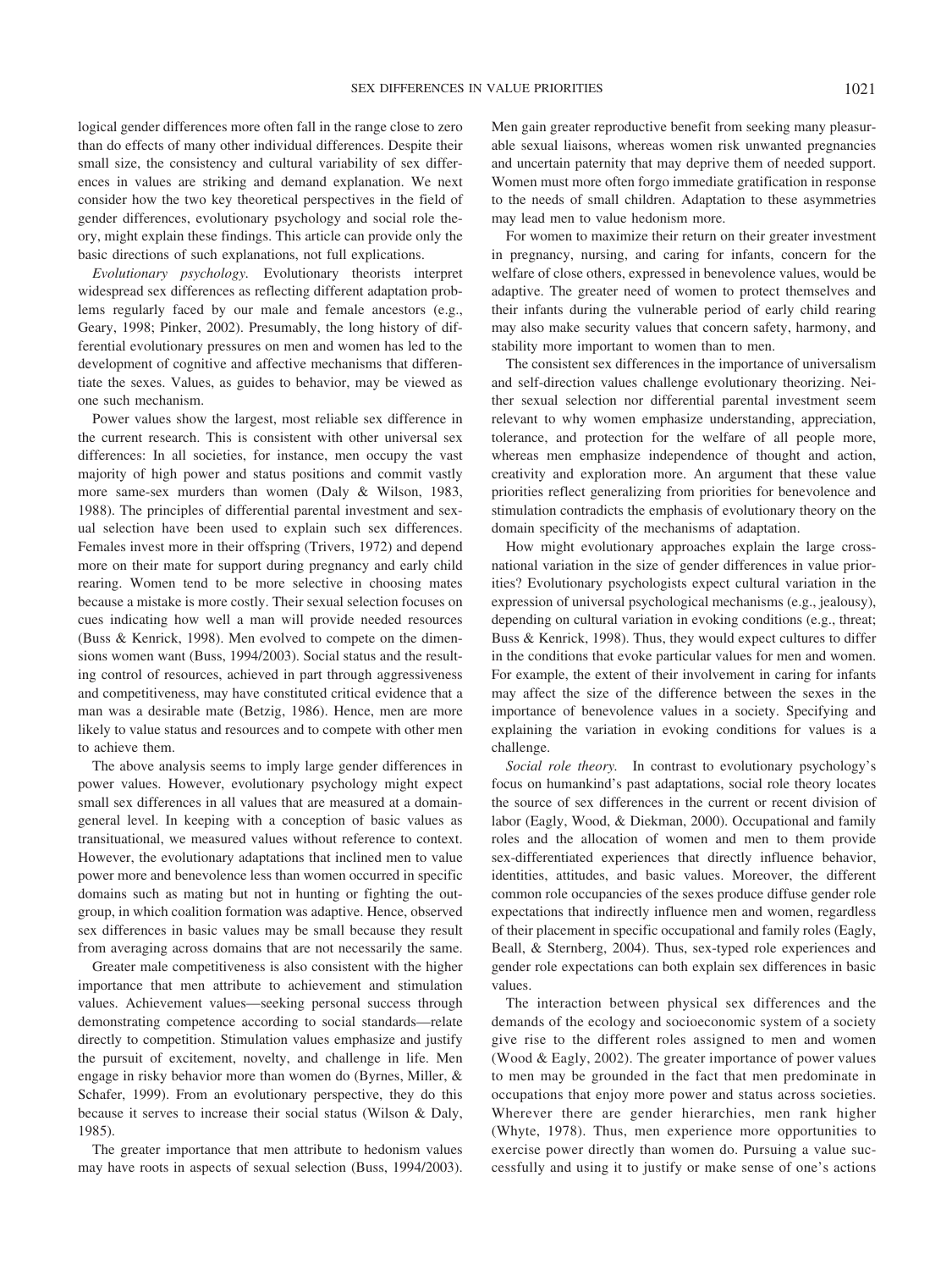tend to increase its personal importance as a guiding principle in life (Schwartz & Bardi, 1997). Dominance is a trait universally considered more applicable to men across diverse cultures (Williams & Best, 1990). Diffuse gender role expectations may also encourage men to adopt power values, even if their own personal status is not high.

Women's role in reproduction and in caring for young children, the elderly, and the sick gives them more direct experience with nurturing activities in almost all societies (Valian, 1998). These direct experiences promote valuing benevolence. Women's responsibilities as the main family nurturer also lead to the construal of the feminine gender role in terms of fostering others' wellbeing. Thus, diffuse gender role expectations also encourage women to value benevolence, regardless of their individual experiences.

The gender role expectations that promote women's concern for close others may partly extend to concern for all others. This would contribute to women's greater emphasis on universalism values. More significant for women's universalism values, however, may be their status as a disadvantaged group relative to men in most societies. Lower status may make women more sensitive to issues of equality and justice and arouse their sympathy for other disadvantaged groups (Eagly, Johannesen-Schmidt, Diekman, & Koenig, 2004).

Social role theory can explain the greater importance attributed by men than women to achievement, self-direction, and stimulation values by noting the differential placement of the sexes in the occupational world. Men more frequently occupy higher status, money-earning, provider roles that encourage developing skills and values relevant for such work (Valian, 1998). There are also cross-culturally consistent gender role expectations for men to exhibit agentic traits (e.g., Diekman & Eagly, 2000). Achievement (and power) values justify and give coherence to such agentic behavior as assertiveness, ambition, dominance, and decisiveness. Valuing self-direction does the same for such agentic behavior as self-reliance, independence, and innovativeness. Furthermore, valuing stimulation does this for being active, energetic, and taking initiative.

The division of labor and the gender hierarchy may also explain the sex difference in hedonism values. Men have more opportunities to gratify their sensuous desires outside the watchful eye of the family. Women are more constrained by their investment in maintaining the family and by the watchful eye of their male relatives. Gender role expectations in many societies demand greater "purity" of women. These factors contribute to men's greater valuing of hedonism than women's.

In most societies, women's smaller size, lower status, and greater dependence on others' support make them more vulnerable than men. This experience can explain why women ascribe more importance to security values. An interesting finding is that students in Studies 1 and 4 did not exhibit this sex difference. This suggests that the experience of status vulnerability and dependence on others differs little for men and women during their student days.

Recall that sex differences for seven values were significantly weaker in the student samples than in the general samples, though in the same direction. Social role theory might reason that men and women have similar experiences in their student role and are exposed to similar role expectations. This weakens the influence of sex-differentiated experiences in other life domains and of diffuse gender role expectations. Evolutionary theory could argue, in a similar vein, that the contingencies of student life evoke less sex-differentiated values.

Social role theory might attribute the substantial cross-cultural variation in sex differences to variation in the division of labor and gender hierarchy across countries. Explanations of this variation would draw on the specific occupational and family roles enacted by women and men in each society (cf. Abele, 2003). Regarding the small size of sex differences in values, social role theory might cite the fact that men and women share many similar experiences and are exposed to similar role expectations in their daily functioning as human beings. The close alliance of women and men in families may also reduce sex differences in values (cf. Eagly, Johannesen-Schmidt, Diekman, & Koenig, 2004). Because men are usually the main family providers and women gain from men's sharing of their resources, wives may accommodate their values to those of their husbands to some degree. We find it interesting that this suggests that increased independence and equality of women in the labor force may encourage them to express distinctive values. Consequently, sex differences in some values may be even more pronounced in postindustrial societies.

We do not consider how either evolutionary psychology or social role theory might explain the inconsistency of sex differences in the importance of conformity and tradition values. Before we propose possible explanations, we must clarify the nature of the substantial cross-cultural variation in the size and direction of the sex differences. Does this variation correspond to particular features of societies (socioeconomic, political, religious)?

# *Cross-National Variation of Sex Differences in Value Priorities*

The size and sometimes even the direction of sex differences in value priorities varied substantially across countries. The patterns of cross-national variation depended on the value in question. For example, across the 67 student countries (Study 4), the size and direction of sex differences in achievement values correlated  $-.53$ with those in universalism values but .10 with those in selfdirection values. Thus, for each value or subset of values, a separate theoretical and empirical analysis of the societal factors that might explain cross-national variation in sex differences is needed. Space considerations permit only a few exemplary findings to illustrate this research direction.

Consider variation in the sex difference for self-direction across the 19 ESS countries. The sex difference (men higher) is smaller the more autonomous versus embedded  $(r = -.58;$  Schwartz, 2004) and the more individualist ( $r = -.49$ ; Hofstede, 2001) the culture of the country. Moreover, the sex difference is smaller  $(r =$ .54) the richer the country (gross domestic product per capita in 1999). Thus, in poorer countries with more embedded and collectivist cultures (e.g., Greece), men attribute substantially more importance to self-direction values than women do, whereas in richer countries with more autonomous and individualist cultures (e.g., the Netherlands), there is no sex difference. This finding is compatible with the idea that gender role differentiation decreases with advanced industrialization and cultural individuation, thereby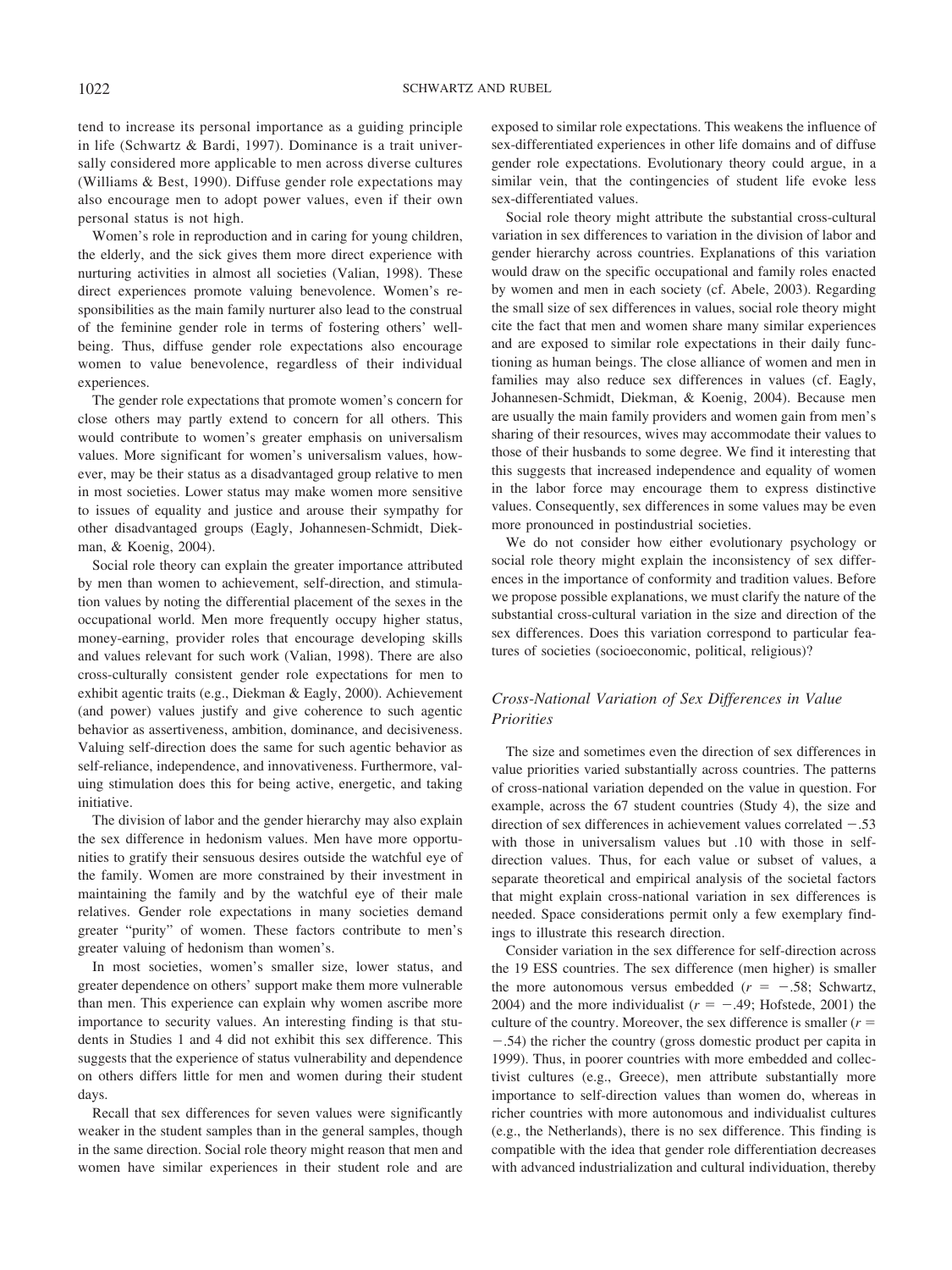reducing sex differences in values. However, variation in most of the other sex differences does not follow this pattern.

For example, national measures of gender equality predict sex differences in power and benevolence values but in an unexpected direction. The greater the social, health, and employment equality of women and men in a country (Population Crisis Committee, 1988), the larger the sex differences (men higher) in power values  $(r = -.61)$  and the larger the sex differences (women higher) in benevolence values  $(r = .70)$ . That is, in countries with greater gender equality (e.g., Finland, Sweden), men attribute substantially more importance to power values but substantially less to benevolence values than women do; in countries with less gender equality (e.g., Israel), these sex differences are relatively small. These findings contradict the idea that gender equality reduces gender differences. They are compatible with one idea that we suggested above: Increased independence and equality of women in the labor force may encourage them to express distinctive values rather than to accommodate their values to those of their husbands. Generating and testing explanations for the diverse patterns of variation in sex differences in values is a challenge for future reports.

# *Distinctive Features of the Current Research and Future Directions*

Several features distinguished the current research from past studies of sex differences in value priorities. Broad coverage of cultures clarified the generality of sex differences, their variability, and their strength relative to culture effects. The representative national samples enabled us to identify sex differences that characterize populations rather than subgroups. Including both general and student samples revealed that student samples tend to understate sex differences in values. The relatively similar findings with three instruments showed that most sex effects do not depend on mode of measurement. The theory and methods provided relatively comprehensive coverage of the major motivationally distinct types of values recognized across cultures. Hence, it is unlikely that we overlooked significant types of values on which women and men might differ.

Finally, unlike previous studies, we tackled the issue of equivalence of the meaning of the value items for women and men. The MDS analyses and the evidence of configural and metric invariance from the CFAs can be interpreted as showing that women and men attribute equivalent meanings to the values. The fit indexes other than chi-square supported scalar invariance as well. It is therefore not likely that different response biases of women and men on some items seriously affected the observed sex differences in value priorities.

This article is a limited first step toward understanding sex differences in values. We have focused largely on the main effects of sex. However, sex and gender doubtless have an impact on value priorities in interaction with other factors. For instance, for 7 of the 10 values, the sex differences were significantly larger in the general population than among students. An important next step is to study interactions between sex and such demographic variables as age, education, religion, and social class. One might ask, for example, whether differences in power values decrease or even reverse when, after around the age of 45 years, men pass the peak of their occupational and sexual striving and women experience greater independence.

Another direction for future research is to examine the emergence of sex differences in value priorities in childhood and adolescence. One Israeli study (Melech, 2001) revealed that five of the seven differences found here among adults were present among 12-year-olds (excluding hedonism and self-direction). Of course, the emergence of sex differences in value priorities, like the size and direction of these differences, may well vary across cultures. This highlights the potential fruitfulness of cross-national studies for teasing apart possible sources of sex differences in values.

### References

- Abele, A. E. (2003). The dynamics of masculine-agentic and femininecommunal traits: Findings from a prospective study. *Journal of Personality and Social Psychology, 85,* 768 –776.
- Aygun, Z. K., & Imamoglu, E. O. (2002). Value domains of Turkish adults and university students. *Journal of Social Psychology, 142,* 333–351.
- Bakan, D. (1966). *The duality of human existence.* Chicago: Rand McNally.
- Bardi, A., & Schwartz, S. H. (2003). Values and behavior: Strength and structure of relations. *Personality and Social Psychology Bulletin, 29,* 1207–1220.
- Betzig, L. (1986). *Despotism and differential reproduction: A Darwinian view of history.* Hawthorne, NY: de Gruyter.
- Beutel, A. M., & Marini, M. M. (1995). Gender and values. *American Sociological Review, 60,* 436 – 448.
- Bond, M. H. (1988). Finding universal dimensions of individual variation in multi-cultural studies of values: The Rokeach and Chinese value surveys. *Journal of Personality and Social Psychology, 55,* 1009 –1015.
- Borg, I., & Groenen, P. (1997). *Modern multidimensional scaling: Theory and applications.* New York: Springer-Verlag.
- Bridges, J. (1989). Sex differences in occupational values. *Sex Roles, 20,* 205–211.
- Bryk, A. S., & Raudenbush, S. W. (2002). *Hierarchical linear models: Applications and data analysis methods* (2nd ed.). Newbury Park, CA: Sage.
- Buss, D. M. (2003). *The evolution of desire: Strategies of human mating* (rev. ed.). New York: Basic Books. (Original work published 1994)
- Buss, D. M., & Kenrick, D. T. (1998). Evolutionary social psychology. In D. T. Gilbert, S. T. Fiske, & G. Lindzey (Eds.), *The handbook of social psychology* (Vol. 2, 4th ed., pp. 982–1026). New York: McGraw-Hill.
- Byrnes, J. P., Miller, D. C., & Schafer, W. D. (1999). Gender differences in risk taking: A meta-analysis. *Psychological Bulletin, 125,* 367–383.
- Cohen, J. (1988). *Statistical power analysis for the behavioral* sciences (2nd ed.). Hillsdale, NJ: Erlbaum.
- Daly, M., & Wilson, M. (1983). *Sex, evolution, and behavior* (2nd ed.). Belmont, CA: Wadsworth.
- Daly, M., & Wilson, M. (1988). *Homicide.* New York: de Gruyter.
- Davidov, E., Schmidt, P., & Schwartz, S. H. (2005). *Bringing values back in: A multiple group comparison with 20 countries using the European Social Survey 2003.* Unpublished manuscript.
- Di Dio, L., Saragovi, C., Koestner, R., & Aube, J. (1996). Linking personal values to gender. *Sex Roles*, 34, 621–637.
- Diekman, A. B., & Eagly, A. H. (2000). Stereotypes as dynamic constructs: Women and men of the past, present, and future. *Personality and Social Psychology Bulletin, 26,* 1171–1181.
- Eagly, A. H., Beall, A. E., & Sternberg, R. J. (2004). *The psychology of gender.* New York: Guilford Press.
- Eagly, A. H., Johannesen-Schmidt, M. C., Diekman, A. B., & Koenig, A. M. (2004). Gender gaps in sociopolitical attitudes: A social psychological analysis. *Journal of Personality and Social Psychology, 87,*  $796 - 815.$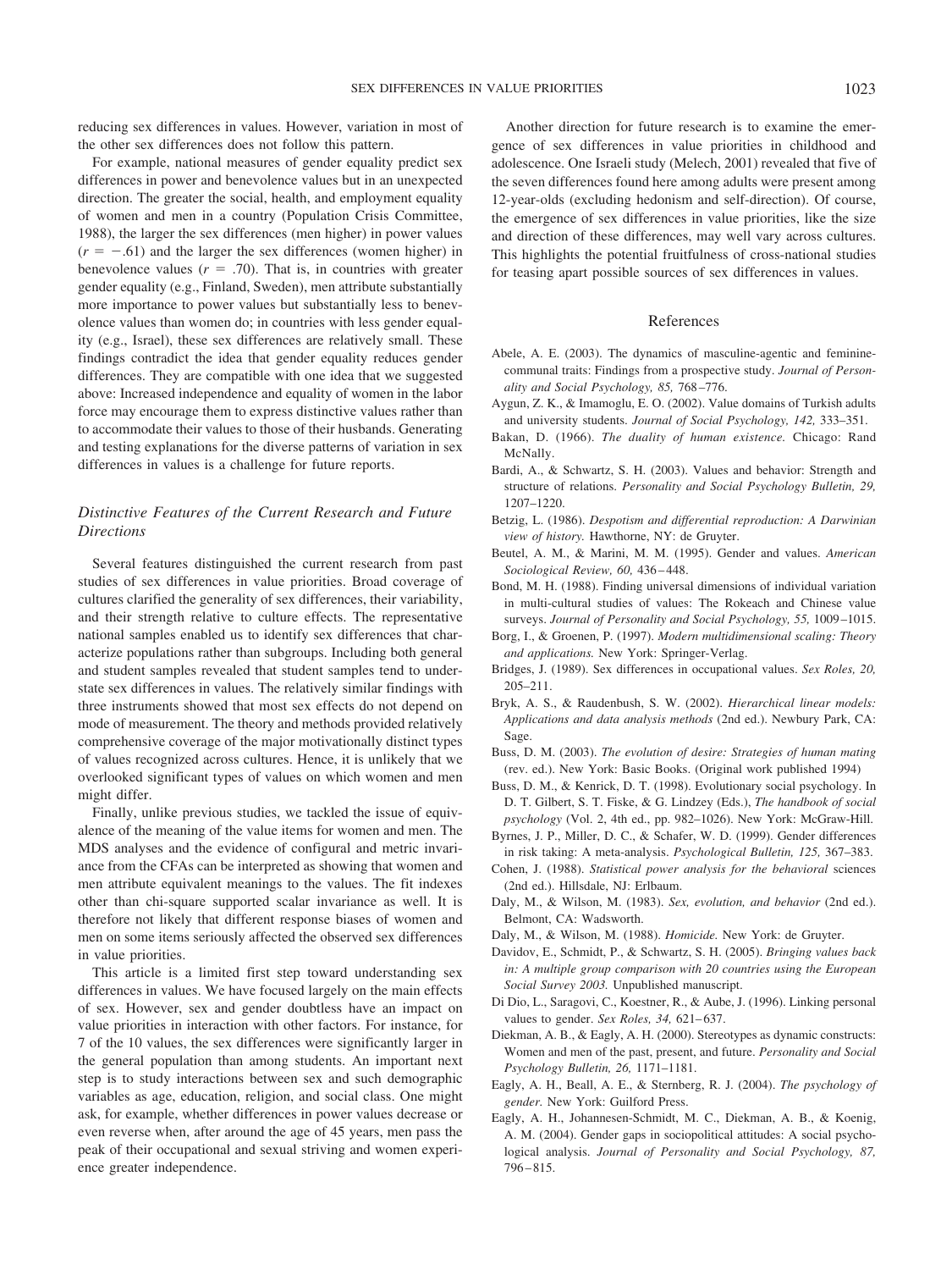- Eagly, A. H., Wood, W., & Diekman, A. B. (2000). Social role theory of sex differences and similarities: A current appraisal. In T. Eckes & H. M. Taunter (Eds.), *The developmental social psychology of gender* (pp. 123–174). Mahwah, NJ: Erlbaum.
- Feather, N. T. (1975). *Values in education and society.* New York: Free Press.
- Feather, N. T. (1984). Masculinity, femininity, psychological androgyny and the structure of values. *Journal of Personality and Social Psychology, 47,* 604 – 620.
- Feather, N. T. (1987). Gender differences in values: Implications of the expectancy value model. In F. Holiest & J. Kohl (Eds.), *Motivation,* intention, and volition (pp. 31-45). Berlin, Germany: Springer-Verlag.
- Feather, N. T. (2004). Value correlates of ambivalent attitudes toward gender relations. *Personality and Social Psychology Bulletin, 30,* 3–12.
- Fiorentine, R. (1988). Increasing similarity in the values and life plans of male and female college students? Evidence and implications. *Sex Roles, 18,* 143–158.
- Fischer, R. (2004). Standardization to account for cross-cultural response bias: A classification of score adjustment procedures and review of research. *Journal of Cross-Cultural Psychology, 35,* 263–282.
- Geary, D. C. (1998). *Male, female: The evolution of human sex differences.* Washington, DC: American Psychological Association.
- Gilligan, C. (1982). *In a different voice: Psychological theory and women's development.* Cambridge, MA: Harvard University Press.
- Grad Fuchsel, H. (1999). *Valores personales, identidad nacional y conducta de voto nacionalista: Un analysis transcultural* [Personal values, national identity, and voting behavior: A cross-cultural analysis]. Unpublished doctoral dissertation, Universidad Complutense de Madrid, Spain.
- Guttman, L. (1968). A general nonmetric technique for finding the smallest coordinate space for a configuration of points. *Psychometrica, 33,* 469 – 506.
- Hinz, A., Albani, C., Gießler, A., & Brähler, E. (2002). Welche Werte sind den Deutschen etwas wert? Ergebnisse einer repräsentativen Umfrage [Which values matter to Germans? Results of a representative survey]. *Psychosozial, 25,* 21–30.
- Hofstede, G. (2001). *Culture's consequences: Comparing values, behaviors, institutions, and organizations across nations* (2nd ed.). Beverly Hills, CA: Sage.
- Hyde, J. S., & Plant, E. A. (1995). Magnitude of psychological gender differences: Another side to the story. *American Psychologist, 30,* 159 – 161.
- Inglehart, R., & Baker, W. E. (2000). Modernization, cultural change, and the persistence of traditional values. *American Sociological Review, 65,*  $19 - 51.$
- Jaffee, S., & Hyde, S. H. (2000). Gender differences in moral orientation: A meta-analysis. *Psychological Bulletin, 26,* 703–726.
- Johnson, M. (2001). Job values in the young adult transition: Change and stability with age. *Social Psychology Quarterly, 64,* 297–317.
- Kelly, J., & De Graaf, N. D. (1997). National context, parental socialization, and religious belief: Results from fifteen nations. *American Sociological Review, 62,* 639 – 659.
- Kupfersmid, J. (1988). Improving what is published: A model in search of an editor. *American Psychologist, 43,* 635– 642.
- Little, T. D. (1997). Mean and covariance structures (MACS) analyses of cross-cultural data: Practical and theoretical issues. *Multivariate Behavioral Research, 32,* 53–76.
- Major, B. (1987). Gender, justice, and the psychology of entitlement. In P. Shaver & C. Hendrick (Eds.), *Sex and gender 7.* Newbury Park, CA: Sage.
- Major, B., McFarlin, D., & Gagnon, D. (1984). Overworked and underpaid: On the nature of gender differences in personal entitlement. *Journal of Personality and Social Psychology, 47,* 1399 –1412.
- McCarrey, M., Ahmed, S., Gasse, Y., Conrad, J., Seguin, S., Major, M., & Mercier, P. (1989). The subjective culture of public sector women and

men managers: A common instrumental/expressive value orientation, or two different worlds? *RCSA/CJAS,* 54 – 62.

- Melech, G. (2001). *Value development in adolescence.* Unpublished doctoral dissertation, The Hebrew University of Jerusalem, Israel.
- Parsons, T., & Bales, R. F. (1955). *Family, socialization, and interaction process.* Glencoe, IL: Free Press.
- Pinker, S. (2002). *The blank slate: The modern denial of human nature.* New York: Viking.
- Population Crisis Committee. (1988). *Population Briefing Paper No. 20.* Washington, DC: Author.
- Prince-Gibson, E., & Schwartz, S. H. (1998). Value priorities and gender. Social Psychology Quarterly, 61, 49-67.
- Rohan, M. J. (2000). A rose by any name? The values construct. *Personality and Social Psychology Review, 4,* 255–277.
- Rokeach, M. (1973). *The nature of human values.* New York: Free Press.
- Ryckman, R. M., & Houston, D. M. (2003). Value priorities in American and British female and male university students. *Journal of Social Psychology, 143,* 127–138.
- Ryker, J. A. (1992). *Value priority differences between males and females* [On-line abstract]. EDRS Availability: Microfiche, paper. (Document Reproduction Service No. ERIC ED351274).
- Schafer, J. J., & Graham, J. W. (2002). Missing data: Our view of the state of the art. *Psychological Methods, 7,* 147–177.
- Schwartz, S. H. (1992). Universals in the content and structure of values: Theoretical advances and empirical tests in 20 countries. In M. P. Zanna (Ed.), *Advances in experimental social psychology* (Vol. 25, pp. 1-65). New York: Academic Press.
- Schwartz, S. H. (1994). Are there universals in the content and structure of values? *Journal of Social Issues, 50, 19-45.*
- Schwartz, S. H. (1996). Value priorities and behavior: Applying a theory of integrated value systems. In C. Seligman, J. M. Olson, & M. P. Zanna (Eds.), *The psychology of values: The Ontario symposium* (Vol. 8, pp. 1–24). Hillsdale, NJ: Erlbaum.
- Schwartz, S. H. (2003). A proposal for measuring value orientations across nations. In *Questionnaire development report of the European Social Survey* (chap. 7). Retrieved from http://naticent02.uuhost.uk.uu.net/ questionnaire/chapter\_07.doc
- Schwartz, S. H. (2004). Mapping and interpreting cultural differences around the world. In H. Vinken, J. Soeters, & P. Ester (Eds.), *Comparing cultures: Dimensions of culture in a comparative perspective* (pp. 43– 73). Leiden, the Netherlands: Brill.
- Schwartz, S. H. (2005a). Basic human values: Their content and structure across countries. In A. Tamayo & J. B. Porto (Eds.), *Valores e comportamento nas organizações* [Values and behavior in organizations] (pp. 21-55). Petrópolis, Brazil: Vozes.
- Schwartz, S. H. (2005b). Robustness and fruitfulness of a theory of universals in individual human values. In A. Tamayo & J. B. Porto (Eds.), *Valores e comportamento nas organizações* [Values and behavior in organizations] (pp. 56-95). Petrópolis, Brazil: Vozes.
- Schwartz, S. H. (in press). Measuring changing value orientations across nations. In R. Jowell, C. Roberts, R. Fitzgerald, & E. Gillian (Eds.), *Measuring attitudes cross-nationally: Lessons from the European Social Survey.* London: Sage.
- Schwartz, S. H., & Bardi, A. (1997). Influences of adaptation to communist rule on value priorities in Eastern Europe. *Political Psychology, 18,* 385– 410.
- Schwartz, S. H., & Bardi, A. (2001). Value hierarchies across cultures: Taking a similarities perspective. *Journal of Cross Cultural Psychology, 32,* 268 –290.
- Schwartz, S. H., & Boehnke, K. (2004). Evaluating the structure of human values with confirmatory factor analysis. *Journal of Research in Personality, 38,* 230 –255.
- Schwartz, S. H., Melech, G., Lehmann, A., Burgess, S., & Harris, M.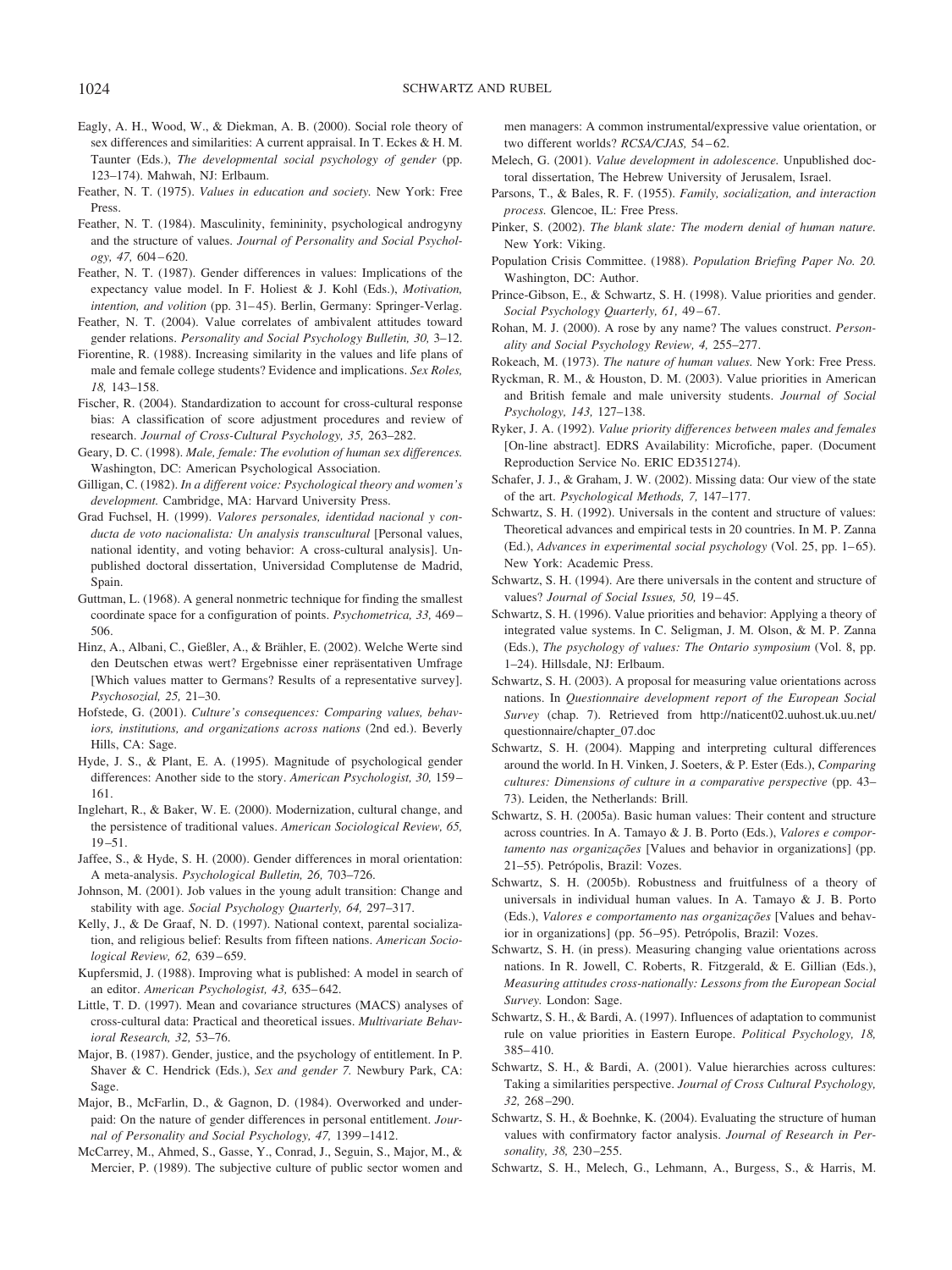(2001). Extending the cross-cultural validity of the theory of basic human values with a different method of measurement. *Journal of Cross Cultural Psychology, 32,* 519 –542.

- Struch, N., Schwartz, S. H., & van der Kloot, W. A. (2002). Meanings of basic values for women and men: A cross-cultural analysis. *Personality and Social Psychology Bulletin, 28,* 16 –28.
- Tetlock, P. E. (1986). A value pluralism model of ideological reasoning. *Journal of Personality and Social Psychology, 50,* 819 – 827.
- Trivers, R. L. (1972). Parental investment and sexual selection. In B. Campbell (Ed.), *Sexual selection and the descent of man* (pp. 136–179). Chicago: Aldine.
- Valian, V. (1998). *Why so slow? The advancement of women.* Cambridge, MA: MIT Press.

Vandenberg, R. J., & Lance, C. E. (2000). A review and synthesis of the

measurement invariance literature: Suggestions, practices, and recommendations for organizational research. *Organizational Research Methods,* 3(1), 4-69.

- Walter, T., & Davie, G. (1998). The religiosity of women in the modern West. *British Journal of Sociology*, 49, 640-660.
- Whyte, M. (1978). *The status of women in preindustrial societies.* Princeton, NJ: Princeton University Press.
- Williams, J. E., & Best, D. L. (1990). *Measuring sex stereotypes: A multination study* (Rev. ed.). Newbury Park, CA: Sage.
- Wilson, M., & Daly, M. (1985). Competitiveness, risk taking, and violence: The young male syndrome. *Ethology and Sociobiology, 6,* 59 –73.
- Wood, W., & Eagly, A. H. (2002). A cross-cultural analysis of the behavior of women and men: Implications for the origins of sex differences. *Psychological Bulletin, 128,* 699 –727.

Appendix A *Sex Differences in Value Importance (Cohen's d) in 19 European Social Survey Samples With the PVQ21 Value Survey*

| Country                                    | Men   | Women | BE     | <b>UN</b> | <b>SD</b> | <b>ST</b> | HE             | AC      | PO      | <b>SE</b> | $\rm CO$ | <b>TR</b> |
|--------------------------------------------|-------|-------|--------|-----------|-----------|-----------|----------------|---------|---------|-----------|----------|-----------|
| Austria                                    | 999   | 1,143 | $.33*$ | $.36*$    | $-.02$    | $-.02$    | $-.06$         | $-.29*$ | $-.29*$ | $.20*$    | $-.19*$  | .03       |
| Belgium                                    | 885   | 832   | $.28*$ | $.18*$    | $-.04$    | $-.12*$   | $-.10$         | $-.12$  | $-.22*$ | $.13*$    | $-.03$   | $.13*$    |
| Czech Republic                             | 559   | 633   | .56*   | $.33*$    | $-.17*$   | $-.23*$   | $-.30*$        | $-.37*$ | $-.38*$ | $.25*$    | $.15*$   | $.29*$    |
| Denmark                                    | 726   | 712   | $.32*$ | .11       | $-.05$    | $-.12$    | $-.06$         | $-.11$  | $-.29*$ | $.15*$    | $-.08$   | $.22*$    |
| Finland                                    | 812   | 926   | $.55*$ | .46*      | $-.13*$   | $-.19*$   | $-.10$         | $-.43*$ | $-.51*$ | $.14*$    | .08      | $.24*$    |
| Germany                                    | 1,306 | 1,420 | $.36*$ | $.40*$    | $-.01$    | $-.08$    | $-.24*$        | $-.30*$ | $-.27*$ | .09       | .00      | .09       |
| Greece                                     | 953   | 1,320 | $.29*$ | $.16*$    | $-.34*$   | $-.22*$   | $-.23*$        | $-.25*$ | .09     | $.24*$    | $.14*$   | $.24*$    |
| Hungary                                    | 710   | 766   | $.37*$ | $.28*$    | $-.12$    | $-.16*$   | .00            | $-.31*$ | $-.38*$ | $.17*$    | .05      | $.21*$    |
| Ireland                                    | 798   | 944   | $.31*$ | .19*      | $-.12$    | $-.14*$   | $-.08$         | $-.30*$ | $-.19*$ | $.27*$    | .03      | $.14*$    |
| Israel                                     | 948   | 1,086 | $.23*$ | $.20*$    | $-.09$    | $-.09$    | $-.08$         | $-.03$  | $-.21*$ | $.21*$    | $-.10$   | .04       |
| Netherlands                                | 985   | 1,263 | .43*   | $.26*$    | .00       | $-.08$    | .05            | $-.28*$ | $-.44*$ | .07       | $-.03$   | $.14*$    |
| Norway                                     | 949   | 844   | .43*   | $.30*$    | $-.13*$   | $-.33*$   | $-.15*$        | $-.24*$ | $-.38*$ | $.27*$    | $.11*$   | $.15*$    |
| Poland                                     | 876   | 960   | $.36*$ | $.36*$    | $-.17*$   | $-.23*$   | $-.36*$        | $-.14*$ | $-.27*$ | $.34*$    | $.25*$   | $.18*$    |
| Portugal                                   | 557   | 792   | $.31*$ | $.18*$    | $-.14*$   | $-.17*$   | $-.07$         | $-.20*$ | $-.20*$ | $.22*$    | $-.02$   | $.20*$    |
| Slovenia                                   | 604   | 669   | $.32*$ | $.21*$    | $-.12$    | $-.07$    | $-.13*$        | $-.20*$ | $-.33*$ | $.27*$    | $-.03$   | $.15*$    |
| Spain                                      | 740   | 816   | $.15*$ | .14*      | $-.04$    | .01       | $-.13*$        | $-.22*$ | $-.26*$ | $.22*$    | $-.01$   | $.24*$    |
| Sweden                                     | 810   | 856   | .49*   | $.34*$    | $-.14*$   | $-.27*$   | .07            | $-.25*$ | $-.45*$ | $.14*$    | $-.09$   | $.16*$    |
| Switzerland                                | 940   | 1,017 | $.32*$ | $.22*$    | $-.02$    | $-.11*$   | $-.05$         | $-.18*$ | $-.24*$ | $.18*$    | $-.08$   | .06       |
| United Kingdom                             | 788   | 922   | $.41*$ | $.16*$    | $-.04$    | $-.13*$   | $-.15*$        | $-.28*$ | $-.37*$ | $.28*$    | .08      | .10       |
| Weighted mean                              |       |       | .36    | .26       | $-.10$    | $-.14$    | $-.11$         | $-.24$  | $-.29$  | .20       | .01      | .15       |
| Unweighted mean                            |       |       | .36    | .25       | $-.10$    | $-.14$    | $-.11$         | $-.24$  | $-.29$  | .20       | .01      | .16       |
| No. of $d \geq 0.25$ in dominant direction |       |       | 17     | 9         |           | 2         | $\overline{c}$ | 10      | 13      | 6         |          |           |

*Note.* PVQ = Portrait Values Questionnaire;  $BE$  = benevolence;  $UN$  = universalism;  $SD$  = self-direction;  $ST$  = stimulation;  $HE$  = hedonism;  $AC$  = achievement;  $PO = power$ ;  $SE = security$ ;  $CO = conformity$ ;  $TR = tradition$ .

 $* p < .05$ , two-tailed.

(*Appendixes continue*)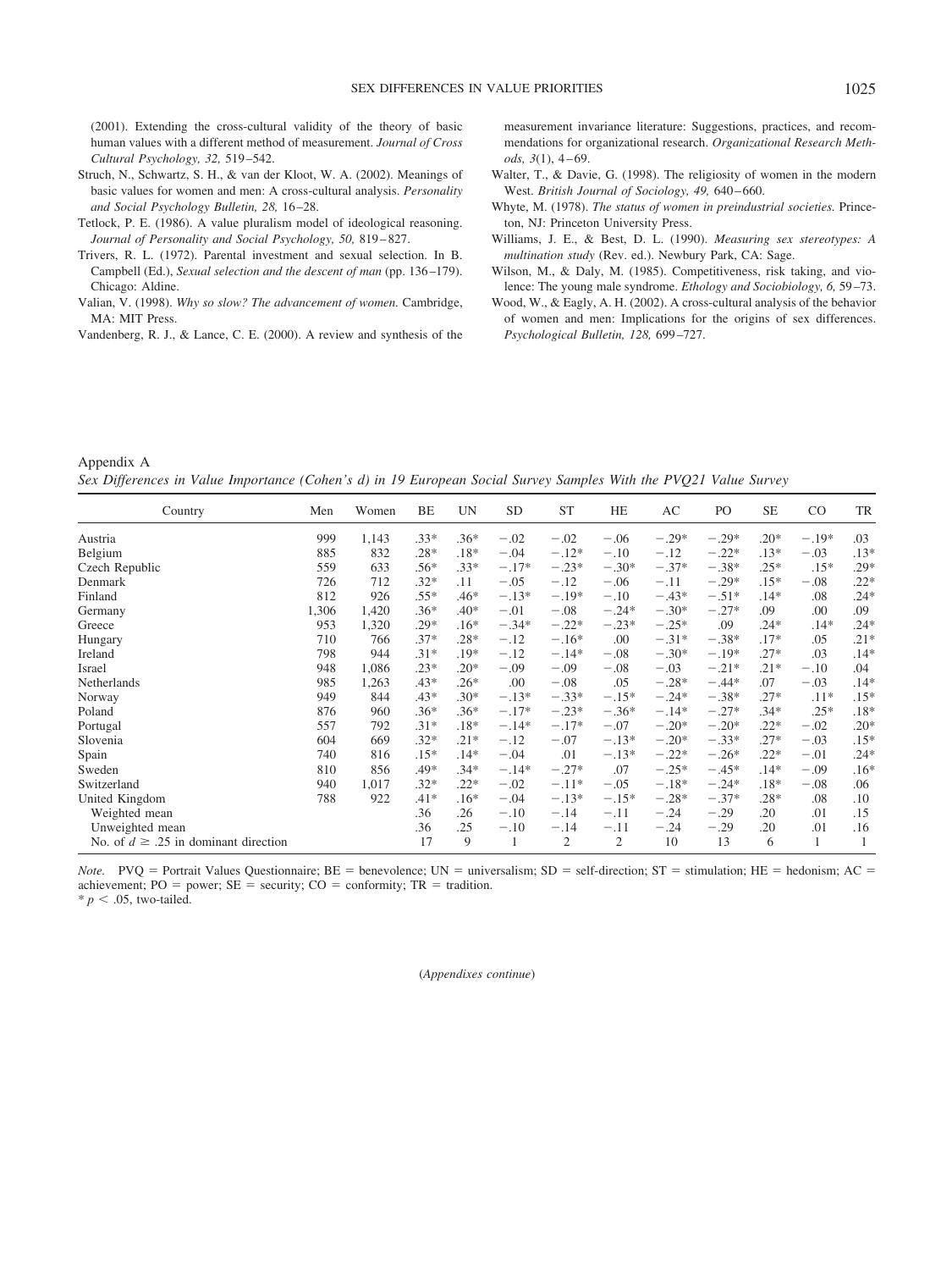# SCHWARTZ AND RUBEL

| ×<br>w<br>٧<br>I |  |  |  |
|------------------|--|--|--|
|------------------|--|--|--|

| Appendix B                                                                                         |  |
|----------------------------------------------------------------------------------------------------|--|
| Sex Differences in Value Importance (Cohen's d) in Seven Adult Samples With the PVQ40 Value Survey |  |

| $\cdot$                                    |       |       |        |        |           |           | ~         |         |                |           |        |                |
|--------------------------------------------|-------|-------|--------|--------|-----------|-----------|-----------|---------|----------------|-----------|--------|----------------|
| Country                                    | Men   | Women | BE     | UN     | <b>SD</b> | <b>ST</b> | <b>HE</b> | AC      | P <sub>O</sub> | <b>SE</b> | CO     | <b>TR</b>      |
| Argentina                                  | 256   | 253   | $.38*$ | .12    | .07       | $-.04$    | $-.04$    | $-.19$  | $-.15$         | .10       | $-.18$ | $-.03$         |
| France                                     | 1.193 | 1.210 | $.32*$ | .18    | .01       | $-.08$    | $-.13*$   | $-.21*$ | $-.28*$        | .06       | .02    | .09            |
| Germany                                    | 860   | 1.001 | $.35*$ | $.23*$ | $-.15$    | $-.18*$   | $-.13$    | $-.35*$ | $-.45*$        | $.18*$    | $.19*$ | $.29*$         |
| Israel                                     | 35    | 78    | $.38*$ | .11    | $-.20$    | $-.33$    | .35       | .31     | $-.30*$        | $.33*$    | .02    | $-.07$         |
| Italy                                      | 898   | 967   | $.29*$ | .16    | $-.04$    | $-.28*$   | .05       | $-.17*$ | $-.30*$        | $.33*$    | .02    | $.23*$         |
| Poland                                     | 70    | 111   | .29    | .04    | $-.29$    | $-.46*$   | .31       | .14     | $-.28$         | .40       | $-.09$ | $-.01$         |
| Seychelles                                 | 35    | 78    | .33    | .28    | $-.15$    | $-.14$    | $-.16$    | $-.26$  | $-.34$         | $-.06$    | .30    | .32            |
| Weighted mean                              |       |       | .33    | .18    | $-.06$    | $-.17$    | $-.05$    | $-.22$  | $-.33$         | .12       | .05    | .17            |
| Unweighted mean                            |       |       | .33    | .16    | $-.11$    | $-.22$    | .05       | $-.10$  | $-.30$         | .16       | .04    | .12            |
| No. of $d \geq 0.25$ in dominant direction |       |       |        |        |           | 3         | ◠         | 2       | 6              |           |        | $\overline{c}$ |

*Note.* PVQ = Portrait Values Questionnaire;  $BE$  = benevolence;  $UN$  = universalism;  $SD$  = self-direction;  $ST$  = stimulation;  $HE$  = hedonism;  $AC$  = achievement; PO = power;  $SE$  = security; CO = conformity; TR = tradition.  $* p < .05$ , two-tailed.

Appendix C *Sex Differences in Value Importance (Cohen's d) in 15 Adult Samples With the Schwartz Value Survey*

| Country                                    | Men   | Women | BE     | <b>UN</b> | <b>SD</b> | <b>ST</b> | HE      | AC      | PO      | <b>SE</b> | $_{\rm CO}$ | TR      |
|--------------------------------------------|-------|-------|--------|-----------|-----------|-----------|---------|---------|---------|-----------|-------------|---------|
| Australia                                  | 132   | 171   | .17    | .58*      | $-.13$    | $-.46*$   | $-.19$  | $-.28$  | $-.52*$ | $-.07$    | $-.12$      | $-.23$  |
| Chile                                      | 149   | 155   | .26    | $.37*$    | $-.30*$   | $-.31*$   | $-.26$  | $-.28$  | $-.27$  | $-.08$    | $-.04$      | .12     |
| China                                      | 123   | 83    | .08    | .02       | $-.11$    | $-.45*$   | $-.09$  | $-.30$  | $-.10$  | $.37*$    | .08         | $-.20$  |
| Finland                                    | 1,522 | 1,725 | $.34*$ | $.32*$    | $-.10*$   | $-.22*$   | $-.17*$ | $-.14*$ | $-.41*$ | $-.14*$   | .05         | $-.10*$ |
| France                                     | 1,868 | 2,655 | $.13*$ | .05       | $-.07$    | $-.10*$   | $-.19*$ | $-.14*$ | $-.18*$ | .07       | .05         | $-.00$  |
| Germany, East                              | 131   | 162   | $.41*$ | .14       | $-.41*$   | $-.11$    | $-.31*$ | $-.34*$ | $-.22$  | .14       | .06         | .15     |
| Germany, West                              | 90    | 121   | $.41*$ | .28       | $-.34$    | $-.46*$   | $-.18$  | $-.33$  | $-.32$  | .22       | .14         | $-.17$  |
| Israel                                     | 179   | 221   | .22    | $.31*$    | $-.25$    | $-.29*$   | $-.21$  | $-.34*$ | $-.40*$ | .13       | $-.01$      | .04     |
| Japan                                      | 95    | 112   | $.37*$ | .15       | $-.39*$   | $-.53*$   | $-.21$  | $-.34$  | $-.25$  | $.44*$    | .19         | .26     |
| Netherlands                                | 38    | 119   | .21    | .06       | $-.19$    | $-.32$    | $-.04$  | $-.00$  | $-.11$  | .09       | $-.21$      | .04     |
| New Zealand                                | 44    | 97    | .42    | .43       | .03       | $-.45*$   | $-.02$  | .01     | $-.41$  | $-.07$    | $-.29$      | $-.35$  |
| Peru                                       | 94    | 88    | .49*   | .12       | $-.08$    | $-.42*$   | $-.20$  | $-.30$  | $-.27$  | .03       | .18         | .33     |
| Russia                                     | 66    | 122   | .48*   | .25       | $-.47*$   | $-.20$    | $-.26$  | $-.31$  | $-.48*$ | .33       | $.39*$      | $-.01$  |
| Sweden                                     | 783   | 791   | $.33*$ | $.23*$    | $-.12$    | $-.31*$   | $-.09$  | $-.40*$ | $-.39*$ | .12       | $-.04$      | $-.08$  |
| United States, Japanese American           | 786   | 623   | $.18*$ | $.20*$    | $-.03$    | $-.09$    | $-.07$  | $-.21*$ | $-.42*$ | $-.02$    | $-.17*$     | $-.01$  |
| Weighted mean                              |       |       | .24    | .19       | $-.11$    | $-.20$    | $-.16$  | $-.20$  | $-.31$  | .03       | .01         | $-.03$  |
| Unweighted mean                            |       |       | .30    | .23       | $-.20$    | $-.31$    | $-.17$  | $-.25$  | $-.32$  | .11       | .02         | .01     |
| No. of $d \geq 0.25$ in dominant direction |       |       | 9      | 9         | 6         | 10        | 3       | 10      | 11      | 3         |             |         |

*Note.* BE = benevolence; UN = universalism; SD = self-direction; ST = stimulation; HE = hedonism; AC = achievement; PO = power; SE = security;  $CO = \text{conformity}$ ; TR = tradition.

 $* p < .05$ , two-tailed.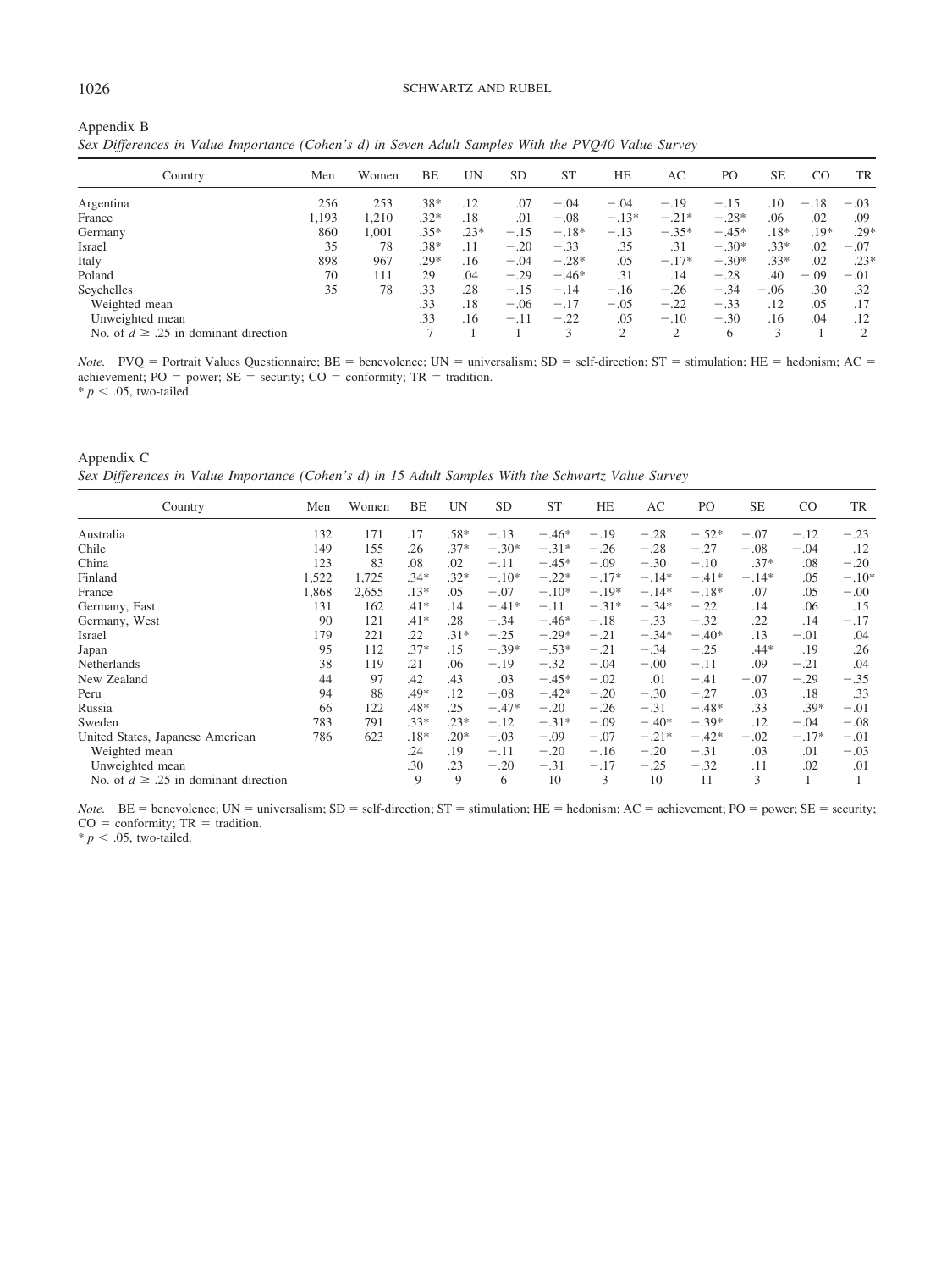Appendix D *Sex Differences in Value Importance (Cohen's d) in 67 Student Samples With the Schwartz Value Survey*

| Country                         | Men        | Women      | BE               | <b>UN</b>        | <b>SD</b>         | <b>ST</b>          | HE                 | AC                | PO                 | <b>SE</b>        | $_{\rm CO}$      | TR               |
|---------------------------------|------------|------------|------------------|------------------|-------------------|--------------------|--------------------|-------------------|--------------------|------------------|------------------|------------------|
| Argentina                       | 148        | 203        | $.35*$           | .10              | $-.17$            | $-.30*$            | $-.27$             | $-.30*$           | $-.58*$            | $-.04$           | .03              | $.34*$           |
| Australia                       | 146        | 235        | $.41*$           | .22              | $-.09$            | $-.32*$            | $-.24$             | $-.05$            | $-.52*$            | .08              | .14              | $-.09$           |
| Austria                         | 38         | 75         | .41              | .49              | .26               | $-.30$             | .09                | $-.15$            | $-.54*$            | $-.25$           | $-.78*$          | $-.50$           |
| Belgium                         | 115        | 377        | .48*             | $-.03$           | $-.38*$           | $-.15$             | $-.19$             | $-.16$            | $-.44*$            | $.33*$           | .08              | $-.06$           |
| Bosnia Herzegovina              | 61         | 172        | .48*             | .17              | .34               | $-.26$             | $-.20$             | $-.22$            | $-.42*$            | $-.18$           | $-.29$           | $-.33$           |
| <b>Brazil</b>                   | 345        | 395        | $.19*$           | .17              | $-.13$            | $-.35*$            | $-.43*$            | $-.16$            | $-.41*$            | .13              | .11              | .16              |
| Bulgaria                        | 188        | 226        | $-.00$           | .22<br>.49*      | $-.15$            | $-.06$             | $-.33*$            | $-.21$            | $-.33*$            | .07              | $.32*$           | .03              |
| Canada<br>Chile                 | 81<br>129  | 193<br>205 | .20<br>.25       | $.32*$           | $-.10$<br>$-.18$  | $-.22$<br>$-.19$   | $-.25$<br>$-.11$   | $-.26$<br>$-.34*$ | $-.52*$<br>$-.43*$ | .11<br>$-.15$    | $-.33$<br>$-.04$ | $-.05$<br>$-.04$ |
| China                           | 169        | 231        | $-.10$           | $-.03$           | $-.16$            | $-.31*$            | .04                | .08               | .08                | .14              | $-.15$           | .24              |
| Croatia                         | 76         | 122        | .31              | .33              | .30               | $-.17$             | $-.14$             | .07               | $-.45*$            | $-.28$           | $-.63*$          | $-.39*$          |
| Cyprus                          | 71         | 68         | .17              | $.56*$           | .01               | $-.06$             | $-.32$             | $-.30$            | $-.43$             | $-.11$           | $-.26$           | $-.19$           |
| Czech Republic                  | 80         | 80         | .06              | .14              | $-.35$            | .06                | $-.26$             | $-.21$            | $-.21$             | .26              | $-.00$           | $-.03$           |
| Estonia                         | 131        | 242        | $.30*$           | .07              | $-.00$            | .01                | $-.36*$            | $-.07$            | $-.39*$            | $-.34*$          | $-.12$           | .02              |
| Ethiopia                        | 68         | 33         | $.66*$           | $-.64*$          | $-.28$            | $-.01$             | .03                | $-.12$            | $-.34$             | $-.05$           | $.70*$           | .43              |
| Finland                         | 564        | 591        | $.32*$           | $.59*$           | $-.19*$           | $-.22*$            | $-.18*$            | $-.27*$           | $-.54*$            | $-.08$           | $-.17*$          | $-.36*$          |
| France                          | 230        | 379        | .17              | .03              | $-.12$            | $-.42*$            | $-.39*$            | $-.06$            | $-.26*$            | $.29*$           | .09              | .04              |
| Georgia<br>Germany, East        | 77<br>162  | 129<br>332 | $.43*$<br>$.32*$ | .21<br>$-.10$    | .04<br>$-.10$     | $-.25$<br>$-.37*$  | $-.28$             | $-.40*$           | $-.35$<br>$-.32*$  | $-.15$<br>.24    | $-.10$           | .09<br>$-.27*$   |
| Germany, West                   | 313        | 440        | $.23*$           | $.22*$           | .14               | .06                | $-.21$<br>$-.06$   | $-.09$<br>$-.07$  | $-.48*$            | $-.15$           | .17<br>$-.33*$   | $-.34*$          |
| Ghana                           | 112        | 98         | .13              | $-.13$           | $-.45*$           | $-.09$             | .19                | .02               | $-.30$             | .01              | .01              | .04              |
| Greece                          | 65         | 245        | $.38*$           | .07              | $-.07$            | $-.31$             | $-.04$             | $-.16$            | $-.61*$            | .35              | .08              | $-.15$           |
| Hong Kong                       | 165        | 251        | .09              | $-.05$           | $-.15$            | $-.21$             | $-.15$             | $-.14$            | $-.14$             | .04              | .20              | .22              |
| Hungary                         | 125        | 197        | .20              | .08              | $-.15$            | $-.00$             | $-.18$             | $-.22$            | $-.37*$            | $.40*$           | .06              | $-.01$           |
| India                           | 25         | 88         | $-.04$           | .38              | $-.41$            | .23                | $-.17$             | .04               | $-.13$             | .13              | .14              | .14              |
| Indonesia                       | 63         | 200        | $-.07$           | $-.10$           | $-.14$            | $-.17$             | $-.00$             | $-.30$            | $-.45*$            | .25              | .05              | .32              |
| Iran                            | 147        | 27         | .16              | .06              | $-.10$            | $-.07$             | $-.51$             | .09               | $-.51$             | $-.40$           | $-.11$           | $-.01$           |
| Ireland                         | 102        | 129        | .08              | .11              | $-.27$            | $-.18$             | $-.07$             | .09               | $-.16$             | .03              | $-.13$           | $-.00$           |
| Israel                          | 208        | 226        | .17              | .21              | $-.13$            | $-.01$             | $-.27*$            | $-.04$            | $-.42*$            | $-.03$           | $-.19$           | $-.07$           |
| Italy                           | 187<br>846 | 494<br>559 | $.29*$<br>$.16*$ | .01<br>.10       | $-.22*$<br>$-.05$ | $-.23*$<br>$-.22*$ | $-.32*$<br>$-.31*$ | $-.07$            | $-.28*$<br>$-.39*$ | $.19*$<br>$.19*$ | .04              | $-.04$<br>$-.04$ |
| Japan<br>Korea, South           | 79         | 134        | $-.49*$          | .19              | .30               | .08                | $-.13$             | $-.11$<br>.09     | .04                | .06              | .12<br>$-.53*$   | $-.20$           |
| Macedonia                       | 46         | 153        | $-.14$           | $-.05$           | $-.06$            | $-.09$             | .09                | $-.04$            | $-.09$             | $-.03$           | $-.01$           | $.08\,$          |
| Malaysia                        | 79         | 122        | .04              | .19              | .13               | $-.17$             | $-.34*$            | $-.01$            | $-.42*$            | .25              | $-.08$           | $-.15$           |
| Mexico                          | 52         | 87         | $.42*$           | .27              | $-.34$            | $-.11$             | $-.52*$            | $-.17$            | $-.24$             | .04              | $-.11$           | .17              |
| Namibia                         | 132        | 116        | $-.01\,$         | $-.29$           | $-.05$            | $-.08$             | $-.00$             | $-.02$            | $-.09$             | $-.04$           | $-.06$           | .19              |
| Nepal                           | 505        | 234        | .04              | .12              | $-.17$            | $-.03$             | $-.05$             | $-.04$            | $-.24*$            | $-.07$           | .16              | $-.09$           |
| Netherlands                     | 242        | 249        | $.23*$           | .19              | $-.05$            | $-.19$             | $-.24*$            | $-.14$            | $-.38*$            | $-.15$           | .08              | $-.12$           |
| New Zealand                     | 76         | 125        | $.59*$           | .11              | .09               | $-.44*$            | $-.27$             | $-.01$            | $-.48*$            | .03              | $-.06$           | $-.18$           |
| Nigeria<br>Norway               | 57<br>137  | 44         | $-.15$<br>.12    | $-.38$<br>.28    | $-.05$<br>.10     | .02                | $-.34$             | $-.04$            | $-.01$<br>$-.47*$  | .08<br>.03       | $-.06$<br>$-.12$ | .33<br>$-.34*$   |
| Peru                            | 127        | 187<br>115 | .29              | .18              | $-.02$            | $-.08$<br>$-.10$   | $-.13$<br>$-.05$   | $-.12$<br>$-.05$  | $-.47*$            | .09              | .01              | $-.13$           |
| Philippines                     | 244        | 329        | $.13*$           | $.18*$           | $-.26*$           | $-.23*$            | $-.47*$            | $-.10$            | $-.30*$            | .12              | $.32*$           | $.25*$           |
| Poland                          | 49         | 142        | .35              | .40              | $-.30$            | $-.55*$            | $-.49*$            | $-.31$            | $-.40$             | $-.06$           | .07              | .19              |
| Portugal                        | 54         | 143        | .25              | .15              | $-.11$            | $-.49*$            | $-.58*$            | $-.26$            | $-.57*$            | .26              | .31              | .08              |
| Romania                         | 82         | 105        | .19              | .16              | $-.07$            | .12                | $-.33$             | $-.17$            | $-.22$             | $-.09$           | $-.17$           | .06              |
| Russia                          | 62         | 180        | .13              | .08              | $-.05$            | $-.16$             | .15                | $-.10$            | $-.22$             | $-.04$           | $-.14$           | $-.26$           |
| Senegal                         | 111        | 33         | .02              | $-.24$           | .07               | $-.49$             | $-.16$             | .46               | $-.04$             | $-.03$           | .14              | $-.25$           |
| Singapore                       | 46         | 131        | $-.21$           | .10              | $-.07$            | .22                | $-.28$             | $-.10$            | $-.27$             | .20              | $-.07$           | $-.09$           |
| Slovakia                        | 122        | 312        | .27              | .27              | $-.28*$           | $-.13$             | $-.29*$            | $-.27$            | $-.40*$            | .16              | .14              | $-.00$           |
| Slovenia<br>South Africa        | 97<br>142  | 115<br>300 | .14<br>$.37*$    | $.56*$<br>.21    | $-.24$<br>$-.08$  | $-.12$<br>$-.22$   | $-.57*$<br>$-.25$  | $-.37*$<br>$-.10$ | $-.52*$<br>$-.41*$ | .15<br>$-.02$    | .08<br>$-.02$    | $-.00$<br>.11    |
| Spain                           | 100        | 297        | .06              | $-.13$           | $-.14$            | $-.03$             | $-.31*$            | $-.13$            | $-.41*$            | $.31*$           | .01              | .18              |
| Sweden                          | 188        | 292        | .18              | $.58*$           | $-.04$            | $-.58*$            | $-.03$             | $-.37*$           | $-.59*$            | $-.18$           | $-.33*$          | .02              |
| Switzerland                     | 114        | 259        | $-.10$           | $-.02$           | $-.18$            | $-.15$             | $-.00$             | .08               | $-.18$             | $.33*$           | .07              | $-.27*$          |
| Taiwan                          | 40         | 94         | $-.11$           | $-.26$           | $-.21$            | $-.04$             | $-.06$             | .15               | .03                | $-.12$           | .18              | $-.12$           |
| Turkey, Ankara                  | 124        | 116        | $-.24$           | $.35*$           | $.34*$            | $-.03$             | .29                | $-.02$            | $-.10$             | $-.03$           | $-.27$           | $-.63*$          |
| Turkey, Istanbul                | 70         | 38         | $-.13$           | $-.31$           | $-.02$            | $-.29$             | .03                | .38               | .41                | $-.35$           | .31              | .18              |
| United States, African American | 33         | 66         | .30              | $-.11$           | .13               | .07                | $-.04$             | $-.17$            | $-.48$             | $-.19$           | .11              | $-.24$           |
| <b>United States</b>            | 592        | 930        | $.36*$           | $.18*$           | $-.12$            | $-.38*$            | $-.20*$            | $-.11$            | $-.37*$            | $-.09$           | .06              | .05              |
| Uganda                          | 141        | 42         | .16              | $-.25$           | .27               | .10                | .05                | $-.35$            | $-.63*$            | $-.03$           | $-.19$           | .22              |
| Ukraine, East                   | 46         | 221        | .10              | .19              | $-.29$            | .02                | $-.41$             | .05               | $-.25$             | .26              | .19              | $-.08$           |
| Ukraine, West<br>United Kingdom | 83<br>54   | 150<br>97  | $.36*$<br>.31    | $.69*$<br>$-.29$ | $-.07$<br>$-.05$  | $-.34$<br>$-.13$   | $-.64*$<br>$-.04$  | $-.65*$<br>.21    | $-.81*$<br>$-.02$  | .15<br>$-.06$    | .35<br>$-.04$    | $.57*$<br>.07    |
| Venezuela                       | 45         | 126        | .22              | .22              | .01               | $-.08$             | $-.34$             | $-.00$            | $-.59*$            | .22              | .34              | $-.10$           |
| Yugoslavia, Serbia              | 73         | 262        | .04              | $-.13$           | .04               | $-.21$             | $-.17$             | .32               | $-.24$             | .24              | $-.08$           | $-.13$           |
|                                 |            |            |                  |                  |                   |                    |                    |                   |                    |                  |                  |                  |

(*Appendixes continue*)